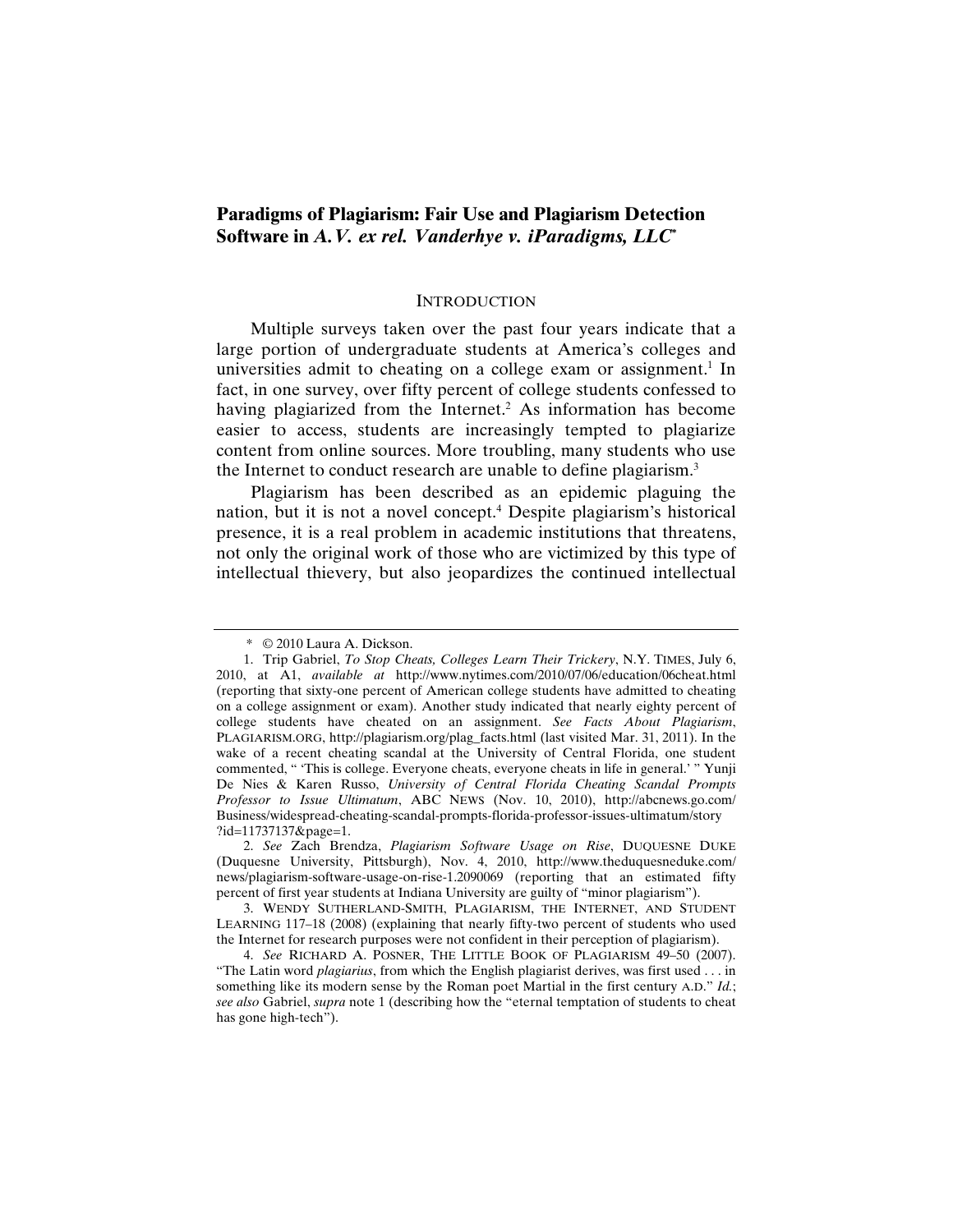growth of society.<sup>5</sup> Teachers have begun to describe plagiarism as a form of "intellectual rape,"6 and some journalists have even opined that the standards of education universally have been "dumb[ed] down" because of this pestilence.7

In order to combat the rise of plagiarism in academic institutions, software companies have created novel and effective programs designed to detect and deter plagiarism.8 An estimated fifty-five percent of colleges and universities use some type of anti-plagiarism software.<sup>9</sup> With the increased use of these advanced software programs, which can identify portions of a student's work that are similar to other works in the programs' massive and ever-growing document databases,<sup>10</sup> Zack Morris tactics<sup>11</sup> can no longer go on undetected.

As could be expected, the burgeoning market for plagiarism detection software has been accompanied by litigation challenging the use of such programs. In the recent case, *A.V. ex rel. Vanderhye v. iParadigms*, 12 the U.S. Court of Appeals for the Fourth Circuit held that iParadigms, LLC ("iParadigms"), a company specializing in plagiarism detection software, was not liable for infringing on the copyrights of four students when its software, Turnitin Plagiarism Detection Service ("Turnitin"), archived digital copies of the students' works in its database.<sup>13</sup> The court held that iParadigms' use of the student works qualified as fair use.14

This Recent Development explores the Fourth Circuit's fair use analysis and argues that its decision was, not only the correct application of the law, but also aligns with both the legislative purpose of fair use and the underlying constitutional purpose of copyright law. In Part I, this Recent Development examines the fair

 <sup>5.</sup> *See* SUTHERLAND-SMITH, *supra* note 3, at 20. When the media identifies a school as the site of a plagiarism controversy, the school's reputation is often compromised. *See id.* at 59–62.

 <sup>6.</sup> *Id.* at 20.

 <sup>7.</sup> *Id.* at 59.

 <sup>8.</sup> *See* Ralph D. Mawdsley, *The Tangled Web of Plagiarism Litigation: Sorting Out the Legal Issues*, 2009 BYU EDUC. & L.J. 245, 245.

 <sup>9.</sup> Gabriel, *supra* note 1.

 <sup>10.</sup> *See* Jonathan Gingerich, Article, A.V. *ex rel.* Vanderhye v. iParadigms, LLC*: Electronic Databases and the Compartmentalization of Fair Use*, 50 IDEA 345, 346 (2010).

 <sup>11.</sup> *See generally Saved by the Bell* (NBC television broadcast 1989–1993) (containing the character Zach Morris, who successfully games various teachers in a comical and entertaining manner).

 <sup>12. 562</sup> F.3d 630 (4th Cir. 2009).

 <sup>13.</sup> *Id.* at 634.

 <sup>14.</sup> *Id.*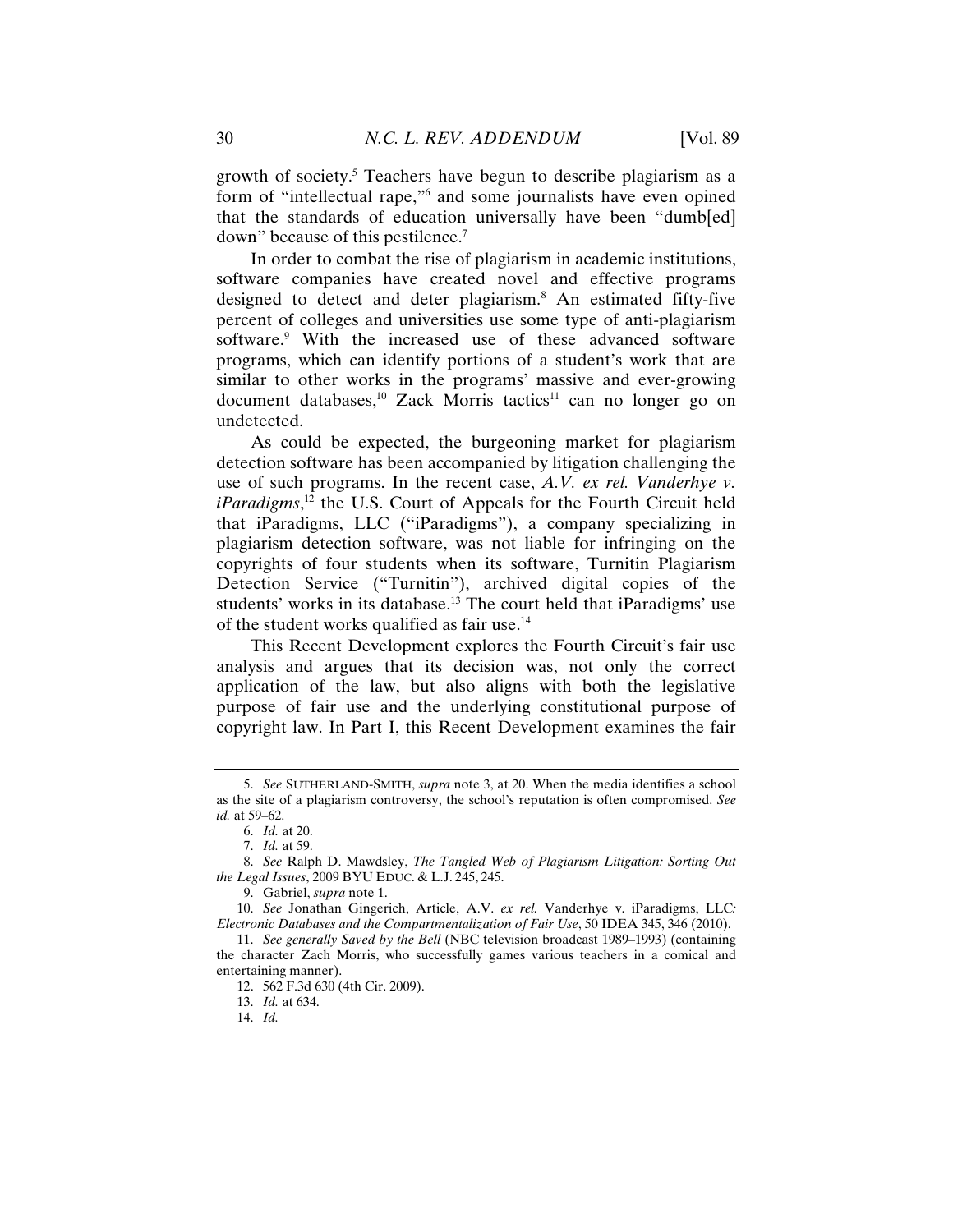use exception within the historical and constitutional context of copyright law. Part II briefly describes how Turnitin detects and deters plagiarism and provides a summary of the facts of *A.V. ex rel. Vanderhye*. Part III argues that the Fourth Circuit properly affirmed the district court's decision by performing a valid fair use statutory analysis but that the panel missed an opportunity to strengthen its argument by failing to interpret the factors in light of the purpose of copyright. Part III further contends that a finding of fair use comported with the constitutional purpose of copyright law because iParadigms' use contributes to the "Progress of Science and useful Arts." $15$ 

### I. BACKGROUND LAW

The U.S. Constitution authorizes Congress to enact laws "To promote the Progress of Science and useful Arts, by securing for limited Times to Authors and Inventors the exclusive Right to their respective Writings and Discoveries."16 The text of this clause suggests that the framers intended to promote the creation and dissemination of knowledge, in turn providing benefits to both the copyright owner and the public.17 The public benefits from broader access to materials infused with the creative expression of others because this access provides the public with the opportunity to evolve intellectually.18

The Copyright Act of 1976,<sup>19</sup> as it exists today, grants six exclusive rights to copyright owners, including the right "to reproduce the copyrighted work."20 Infringement occurs when one of these

 <sup>15.</sup> U.S. CONST. art. I, § 8, cl. 8.

 <sup>16.</sup> *Id.* The constitutional purpose of American copyright law aligns with the western world's first copyright law, which was promulgated with the clear and direct purpose of being "[a]n act for the encouragement of learning." Statute of Anne, 1709, 8 Ann., c. 19 (Eng.).

 <sup>17.</sup> *See* Perfect 10, Inc. v. Amazon.com, Inc., 508 F.3d 1146, 1163 (9th Cir. 2007) (discussing how copyright law must promote learning and creativity to accord with the Constitution); *see also* Deborah Gerhardt & Madelyn Wessel, *Fair Use and Fairness on Campus*, 11 N.C. J.L. & TECH. 461, 462 (2010) ("The power to protect copyright law was written into the U.S. Constitution in order to stimulate, rather than limit, creative expression.").

 <sup>18.</sup> *See* Gerhardt & Wessel, *supra* note 17, at 462.

 <sup>19. 17</sup> U.S.C. §§ 101–810 (2006).

 <sup>20.</sup> *See id.* § 106(1). The six exclusive rights are the rights

to do and to authorize  $[another] \ldots$ : (1) to reproduce the copyrighted work in copies or phonorecords; (2) to prepare derivative works based upon the copyrighted work; (3) to distribute copies . . . of the copyrighted work to the public by sale or other transfer of ownership, or by rental, lease, or lending; (4) in the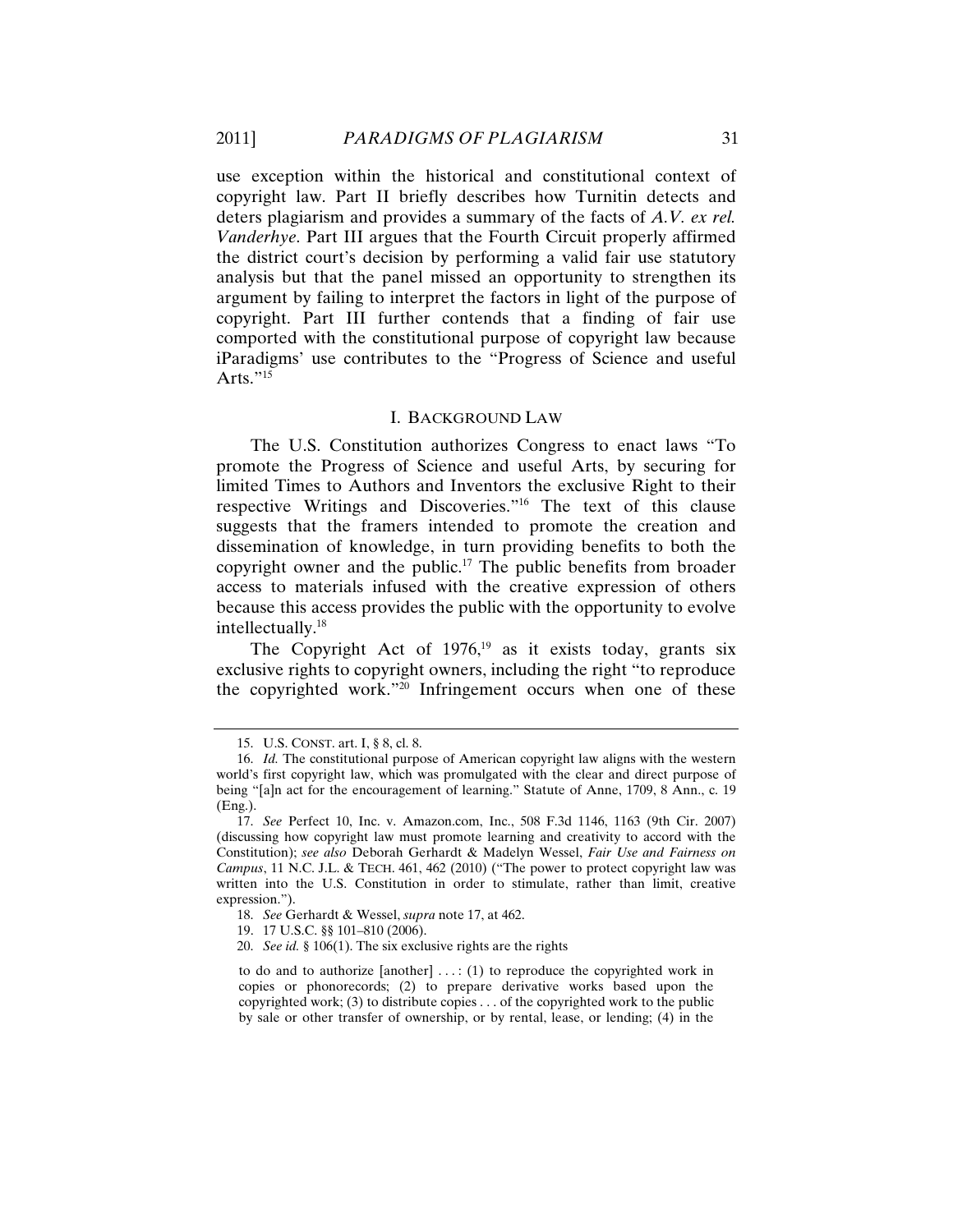exclusive rights is violated.<sup>21</sup> Congress, however, provided for a complete affirmative defense to copyright infringement by codifying the common law fair use exception.<sup>22</sup> Fair use is an affirmative defense born out of the equitable concept that a defendant should not be liable for infringement when imposing liability would be unfair or undermine the true purpose of copyright law—the promotion of intellectual progress.23

Fair use allows someone to reproduce a copyrighted work without the copyright owner's permission "for purposes such as criticism, comment, news reporting, teaching . . . scholarship, or research."24 The Supreme Court has recognized that this statutory list was designed to be illustrative, not exhaustive.<sup>25</sup> Section 107 explicitly provides four nonexclusive factors that must be analyzed on a caseby-case basis to determine whether an act constitutes fair use.<sup>26</sup> A court must examine:

(1) the purpose and character of the use, including whether such use is of a commercial nature or is for nonprofit educational purposes; (2) the nature of the copyrighted work; (3) the amount and substantiality of the portion used in relation to the copyrighted work as a whole; and (4) the effect of the use upon the potential market for or value of the copyrighted work. $27$ 

The Supreme Court provided guidance as to how courts should

- 23. *See Campbell*, 510 U.S. at 575.
- 24. 17 U.S.C. § 107.

case of literary, musical, dramatic, and choreographic works, pantomimes, and motion pictures and other audiovisual works, to perform the copyrighted work publicly; (5) in the case of literary, musical, dramatic, and choreographic works, pantomimes, and pictorial, graphic, or sculptural works . . . , to display the copyrighted work publicly; and  $(6)$  in the case of sound recordings, to perform the copyrighted work publicly by means of a digital audio transmission.

*See id.* § 106(1)–(6).

 <sup>21.</sup> *Id.* § 501(a). It should also be noted that plagiarism and copyright infringement are not interchangeable terms. *See* Mawdsley, *supra* note 8, at 261. Not every act of plagiarism constitutes illegal copyright infringement. *See id.*

 <sup>22. 17</sup> U.S.C. § 107 (2006); *see also* Campbell v. Acuff-Rose Music, Inc., 510 U.S. 569, 576 (1994) (discussing how fair use originated as an "exclusively judge-made doctrine").

 <sup>25.</sup> *See Campbell*, 510 U.S. at 577 (explaining how section 107 provides an " 'illustrative and not limitative' " list of examples of fair use (quoting 17 U.S.C. § 101 (1988 & Supp. IV 1993))).

 <sup>26.</sup> *See* Harper & Row, Publishers, Inc. v. Nation Enters., 471 U.S. 539, 560–61 (1985).

<sup>27.</sup> *Id.* Furthermore, "'[t]he fact that a work is unpublished shall not itself bar a finding of fair use if such finding is made upon consideration of all the above factors.' " *Campbell*, 510 U.S. at 577 (quoting 17 U.S.C. § 107 (1988 & Supp. IV 1993)).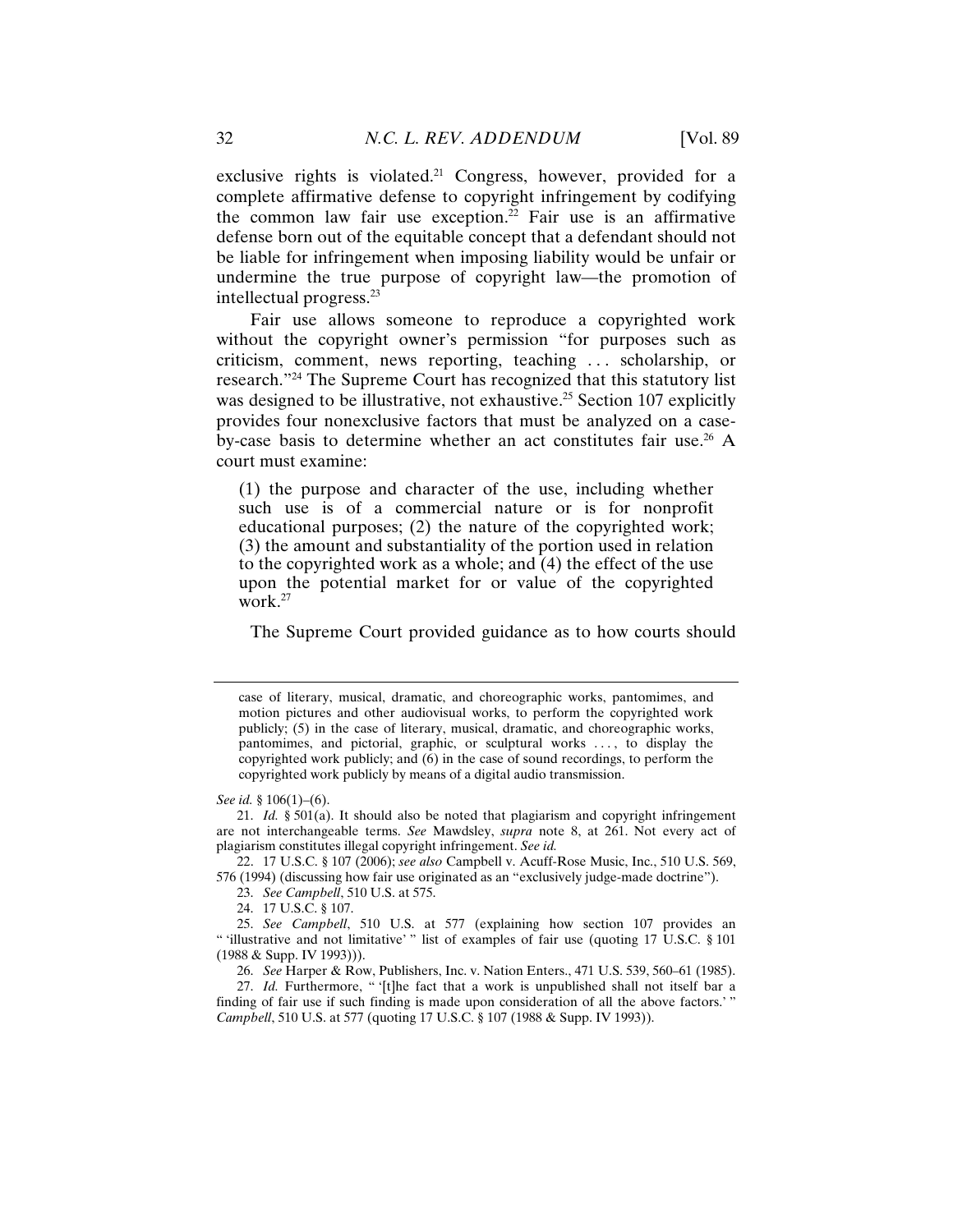apply these factors in four influential cases.28 The Court's interpretation of section 107 described this analysis as highly factual and demanded that the factors be "weighed together, in light of the purposes of copyright."29 The Court has cautioned that the fair use analysis is not a bright-line test and that no specific equation will determine how many borrowed lines, images, or strings of musical notes will constitute fair use.30

The purpose of American copyright law is unambiguously stated in the Constitution. According to Article I, Section 8, Congress has the power to create create copyright legislation that "promote[s] the Progress of Science and useful Arts."31 Scholars have agreed that the framers intended for this law "to fuel the educational mission" by providing financial incentives to authors.32 Therefore, courts must ask whether a finding of fair use will hinder or enable the intellectual development of our society.

Applying this statutory regime, the Fourth Circuit recently held that when iParadigms archived student works in its database, its actions did not infringe on the students' exclusive rights because the software company's actions constituted fair use.<sup>33</sup>

## II. *A.V. EX REL. VANDERHYE V. IPARADIGMS*

Four high school students<sup>34</sup> from Virginia and Arizona filed suit against iParadigms in 2007 for copyright infringement, alleging that

29. *See Campbell*, 510 U.S. at 578.

 30. *See id.* (directing that the factors must "[a]ll be explored, and the results weighed together, in light of the purposes of copyright"); *Harper & Row*, 471 U.S. at 549.

31. U.S. CONST. art. I, § 8, cl. 8.

33. A.V. *ex rel.* Vanderhye v. iParadigms, LLC, 562 F.3d 630, 645 (4th Cir. 2009).

 34. *See id.* at 635. All four plaintiffs were minors at the time the suit was filed. *Id.* A.V. and K.W. attended McLean High School in Fairfax County, Virginia, while plaintiffs E.N. and M.N. attended Desert Vista High School in Tucson, Arizona. *Id.*

 <sup>28.</sup> *See generally Campbell*, 510 U.S. 569 (reversing a court of appeals decision that denied a fair use defense to defendants who created a parody song based on plaintiff's song, "Oh, Pretty Woman"); Stewart v. Abend, 495 U.S. 207 (1990) (holding that defendant's unauthorized commercial use of plaintiff's work was not fair use); *Harper & Row*, 471 U.S. 539 (holding that defendant did not assert a valid fair use defense when it published full excerpts of an unpublished manuscript in its magazine for purposes of scooping the unpublished story); Sony Corp. of Am. v. Universal City Studios, Inc., 464 U.S. 417 (1984) (holding that the private, noncommercial household recording of television shows using a video tape recorder was fair use).

 <sup>32.</sup> *See* Gerhardt & Wessel, *supra* note 17, at 527; *see also* Douglas L. Rogers, *Increasing Access to Knowledge Through Fair Use—Analyzing the Google Litigation to Unleash Developing Countries*, 10 TUL. J. TECH. & INTELL. PROP. 1, 11 (2007) (recognizing that "[t]he principle behind the Copyright Clause is that the prospect of receiving these exclusive rights will provide financial incentives for individuals to create literary works, and society will benefit as a result").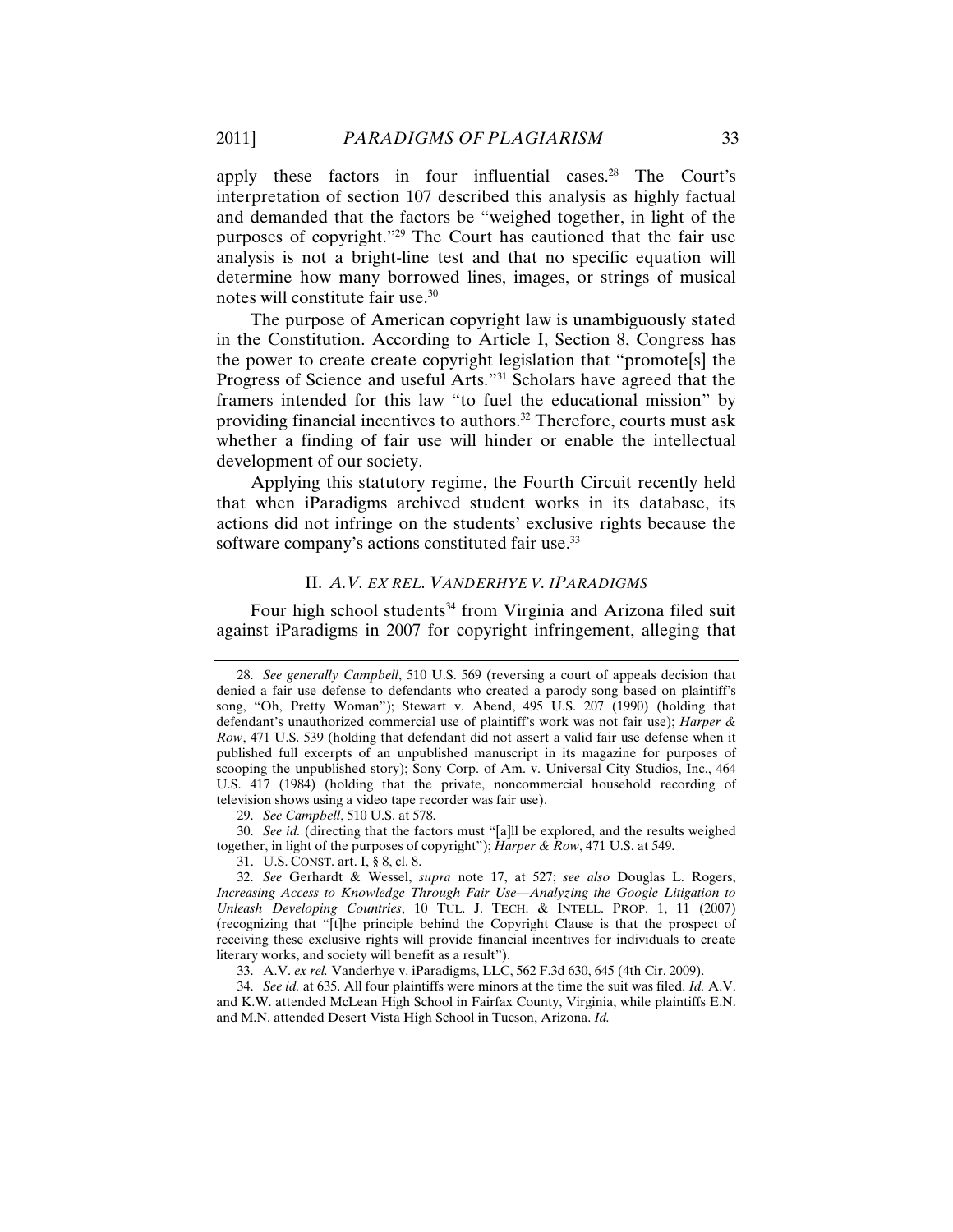iParadigms unlawfully archived their works into an online database without permission.<sup>35</sup> The students' high schools required all students to submit written assignments through Turnitin in order to receive credit for their work; noncompliance with this school policy would result in a failing grade on the assignment.<sup>36</sup> The plaintiffs' high schools consented to Turnitin's archiving option when they purchased the software license.37

Before the students submitted their assignments to Turnitin, their lawyer registered the students' papers with the U.S. Copyright Office.38 After the papers were submitted to Turnitin, the students filed a copyright infringement suit against iParadigms.<sup>39</sup>

iParadigms is the most successful and widely used anti-plagiarism service in the world.<sup>40</sup> Its product, Turnitin, is a web-based program designed to detect plagiarism.<sup>41</sup> At the time the lawsuit was filed, "[o]ver 7,000 educational institutions worldwide use[d] Turnitin, resulting in the daily submission of [over] 100,000 works."42 By September 2010, Turnitin's subscription base had increased to 9,500 schools;<sup>43</sup> since its inception in 1997, Turnitin has reviewed more than 135 million student papers.<sup>44</sup>

Schools purchase Turnitin software licenses on an annual basis<sup>45</sup>

 39. *See* Brief for Appellee, *supra* note 38, at 4. The plaintiffs originally claimed that their schools coerced them into using Turnitin and that such coercion violated the Thirteenth Amendment. *Id.* at 4–5 (citing Complaint for Copyright Infringement at 9–10, A.V. v. iParadigms, LLC, 544 F. Supp. 2d 473 (E.D. Va. 2008) (No. 07-0293), 2007 WL 965549).

 40. Samuel J. Horovitz, Note, *Two Wrongs Don't Negate a Copyright: Don't Make Students Turnitin if You Won't Give It Back*, 60 FLA. L. REV. 229, 236 (2008).

 41. *See* TURNITIN, Registration No. 2,812,598. Turnitin is self-described in its trademark registration as providing "[e]ducational services, namely providing on-line grading; statistical analysis; plagiarism detection; peer review; class assignment, submission and retrieval; and class information services accessible through the internet or through an intranet." *Id.* 

 42. A.V. v. iParadigms, LLC, 544 F. Supp. 2d 473, 478 (E.D. Va. 2008), *aff'd in part*, *rev'd in part sub nom.* A.V. *ex rel.* Vanderhye v. iParadigms, LLC, 562 F.3d 630 (4th Cir. 2009).

43. Gabriel, *supra* note 1.

 44. *Quick Facts*, TURNITIN, 1 (Sept. 14, 2010), http://turnitin.com/static/resources/ documentation/turnitin/sales/Turnitin\_Quick\_Facts.pdf.

 45. *Answers to Questions Students Ask About Turnitin*, TURNITIN, 1 (Sept. 14, 2010), http://turnitin.com/static/resources/documentation/turnitin/sales/Answers\_to\_Questions

 <sup>35.</sup> *Id.* at 633–34.

 <sup>36.</sup> *Id.* at 634.

 <sup>37.</sup> *Id.*

 <sup>38.</sup> *Id.* at 635 n.3. Interestingly, iParadigms presented evidence showing that the lawsuit was not the ingenuity of enterprising students but rather the idea of one of the plaintiff's fathers and their attorney. Brief for Appellee/Cross-Appellant at 4, *A.V. ex rel. Vanderhye*, 562 F.3d 630 (No. 08-1424), 2008 WL 2959038 [hereinafter Brief for Appellee].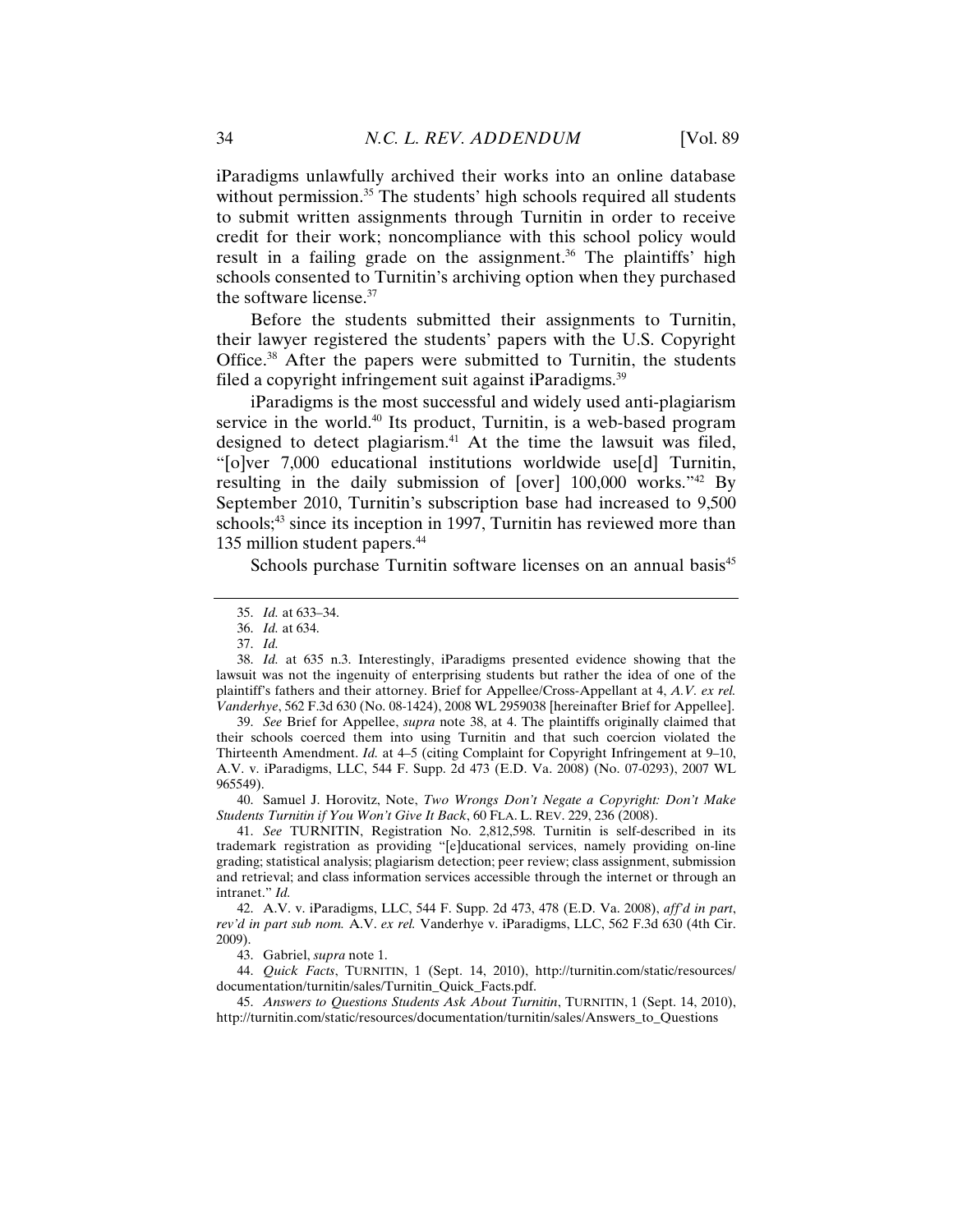at an estimated cost of eighty cents per student.46 Once a teacher creates a "class" and "assignment" page for a particular assignment, either the teacher or the student can upload the paper into the system.<sup>47</sup> Students must also create a student profile and agree to Turnitin's "Clickwrap Agreement" that prevents the student from holding iParadigms liable for any " 'damages arising out of or in any way connected with the use of [the] web site.' "<sup>48</sup>

After the work is submitted, Turnitin creates a digitally coded "fingerprint" of each work and then digitally compares the submitted work to its ever-growing database consisting of over 12 billion pages of archived Internet content, 110 million previously submitted student papers, and over 80,000 commercial works, including academic articles and commercial publications.49 Turnitin then produces an "Originality Report" which displays a percentage of the student's work that appears to be taken from other sources and highlights the problematic passages for the teacher's individualized review.50 The alleged problematic step of Turnitin's process is that once a student has submitted his work to the system, the student's work is permanently archived as a digital code in the Turnitin database for future comparison purposes unless the student's school chose not to archive its students' works when it purchased the software license.<sup>51</sup>

At trial, the *A.V. ex rel. Vanderhye* plaintiffs argued that the permanent archiving of copyrighted works does not constitute fair use because iParadigms' archiving is a commercial exploitation of an entire, unpublished creative work.<sup>52</sup> However, on iParadigms' motion for summary judgment, the district court found that the students had

50. *A.V. ex rel. Vanderhye*, 562 F.3d at 634.

51. *Id.*

 52. *See* Brief for Appellants at 22–23, *A.V. ex rel. Vanderhye*, 562 F.3d 630 (No. 08- 1424), 2008 WL 2724990 at \*22–23.

\_Students\_Ask.pdf.

 <sup>46.</sup> POSNER, *supra* note 4, at 82.

 <sup>47.</sup> *Answers to Questions Students Ask About Turnitin*, *supra* note 45, at 1; *see also* A.V. *ex rel.* Vanderhye v. iParadigms, 562 F.3d 630, 634 (4th Cir. 2010).

 <sup>48.</sup> *A.V. ex rel. Vanderhye*, 562 F.3d at 635 (quoting terms of Turnitin's Clickwrap Agreement). The district court held that the students validly entered into a contract with iParadigms by assenting to the clickwrap agreement. A.V. v. iParadigms, LLC, 544 F. Supp. 2d 473, 480 (E.D. Va. 2008), *aff'd in part*, *rev'd in part sub nom. A.V. ex rel. Vanderhye*, 562 F.3d 630. Such a discussion is beyond the scope of this Recent Development.

 <sup>49.</sup> *Answers to Questions Students Ask About Turnitin*, *supra* note 45, at 1; *see also A.V. ex rel. Vanderhye*, 562 F.3d at 634 (discussing Turnitin's procedure for comparing the content of submitted student pieces to that of other documents); Horovtiz, *supra* note 40, at 237 (explaining how Turnitin "checks for originality based on 'exhaustive searches' of three database types").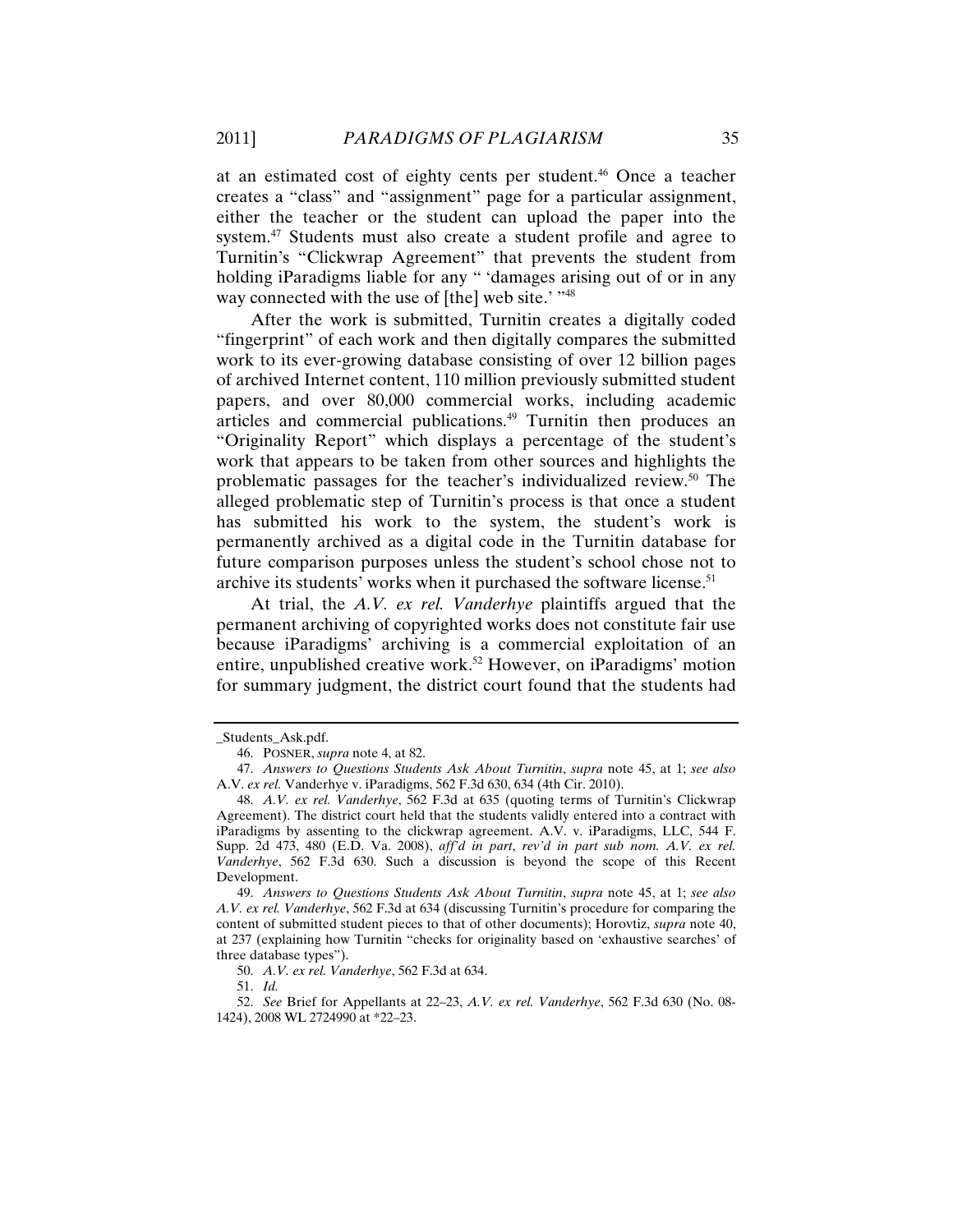entered into a valid contract with iParadigms by consenting to the clickwrap agreement, and even if that agreement did not preclude liability, iParadigm's archiving of the students' copyrighted works amounted to fair use.<sup>53</sup> Accordingly, the district court concluded that iParadigms was not liable for copyright infringement.<sup>54</sup> On appeal, the Fourth Circuit affirmed the lower court's holding that iParadigms' archiving qualified as fair use and therefore provided a complete affirmative defense against the students' copyright infringement  $claims<sup>55</sup>$ 

#### III. THE FAIR USE ANALYSIS OF TURNITIN'S ARCHIVAL PROCESS

### *A. The Statutory Fair Use Factors*

As discussed earlier, 17 U.S.C. § 107 provides four factors that must be analyzed in light of the purpose of copyright law to determine whether a defendant's alleged infringing use qualifies as fair use.<sup>56</sup> Such an analysis is highly factual and must be done on a case-by-case basis.57 This section analyzes iParadigms' use of student works under the fair use statutory regime and argues that the Fourth Circuit properly analyzed the factors but missed an opportunity to fortify its opinion by failing to discuss how iParadigms' use aligns with the purpose of copyright law.

# 1. Turnitin Used the Students' Works in a Highly Transformative Manner

The first factor in section 107's fair use analysis directs courts to look at the alleged infringing work and examine the "purpose and character of [its] use, including whether such use is of a commercial nature."58 According to the Supreme Court, if the alleged infringer uses the copyrighted material for a commercial purpose, such use "tends to weigh against a finding of fair use," but "[t]he crux of the profit/nonprofit distinction is not whether the sole motive of the use is monetary gain but whether the user stands to profit from exploitation of the copyrighted material without paying the customary price."59 The primary inquiry of the purpose and character prong is to

 <sup>53.</sup> *A.V.*, 544 F. Supp. 2d at 481–84.

 <sup>54.</sup> *Id.* at 484.

 <sup>55.</sup> *A.V. ex rel. Vanderhye*, 562 F.3d at 645.

 <sup>56.</sup> *See* 17 U.S.C. § 107 (2006).

 <sup>57.</sup> *See* Campbell v. Acuff-Rose Music, Inc., 510 U.S. 569, 577–78 (1994).

 <sup>58.</sup> *Id.* at 578 (quoting 17 U.S.C. § 107(1) (1988 & Supp. IV 1993)).

 <sup>59.</sup> Harper & Row, Publishers, Inc. v. Nation Enters., 471 U.S. 539, 562 (1985).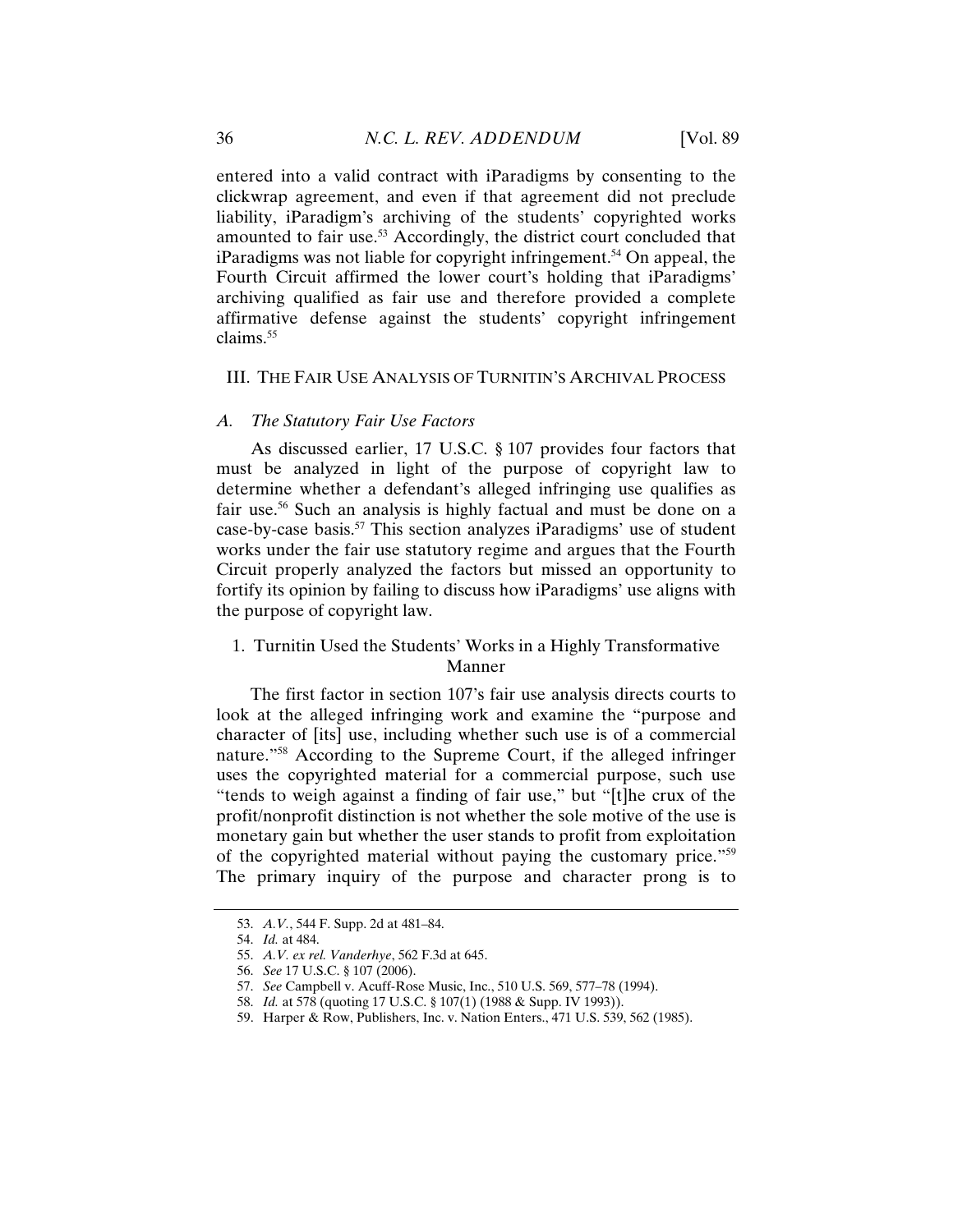determine "whether the new work merely 'supersede[s] the objects' of the original creation"60 or whether it is transformative in nature, meaning that the new work contains new material or has "a further purpose or different character."61 The Fourth Circuit properly explained that although iParadigms realizes a commercial profit from archiving student papers, the transformative nature of its archiving favors a finding of fair use. $62$ 

Since iParadigms realizes a substantial profit from archiving student works for future comparison purposes, its use is commercial in nature.63 However, commercial use does not preclude a finding of fair use, and the panel properly did not give overwhelming weight to this fact.64 Turnitin's archiving process, after all, protected the students' works by making it more difficult for others to plagiarize the material in the future. Although the success of Turnitin can be attributed in part to the fact that the company has archived millions of pages of student content, iParadigms ultimately profits from its novel software design, which filled a niche in the software market. Yet when iParadigms sells licenses for its software, the licenses do not permit third parties to freely view and publish archived content.<sup>65</sup> Therefore, iParadigms does not exploit the commercial value of the student works. These facts further diminish the significance of iParadigms' use being characterized as commercial, particularly in light of the highly transformative nature of iParadigms' archiving.

Furthermore, the inquiry into how transformative the new work is tends to carry more weight than the commercial aspect of the defendant's work in the analysis of this factor.<sup>66</sup> The Fourth Circuit correctly analyzed the transformative nature of iParadigms' use and thoroughly discussed how a work can be "transformative in function

 <sup>60.</sup> *Campbell*, 510 U.S. at 579 (quoting Folsom v. Marsh, 9 F. Cas. 342, 348 (D. Mass. 1841)) (alteration in original).

 <sup>61.</sup> *Id.*

 <sup>62.</sup> A.V. *ex rel.* Vanderhye v. iParadigms, LLC, 562 F.3d 630, 640 (4th Cir. 2009) (finding that iParadigms' use was transformative because their "use of [the student works] was completely unrelated to expressive content and was instead aimed at detecting and discouraging plagiarism").

 <sup>63.</sup> The plaintiffs argued that Turnitin's most marketable attribute is the everincreasing archive it utilizes to detect plagiarism because the archive is filled with student submissions. *See* Brief for Appellants, *supra* note 52, at 23; *see also* Horovtiz, *supra* note 40, at 247 (describing how Turnitin revels in the fact that they archive student papers for future comparison purposes).

 <sup>64.</sup> *A.V. ex rel. Vanderhye*, 562 F.3d at 639.

 <sup>65.</sup> *See id.* at 641.

 <sup>66.</sup> *See id.* at 639.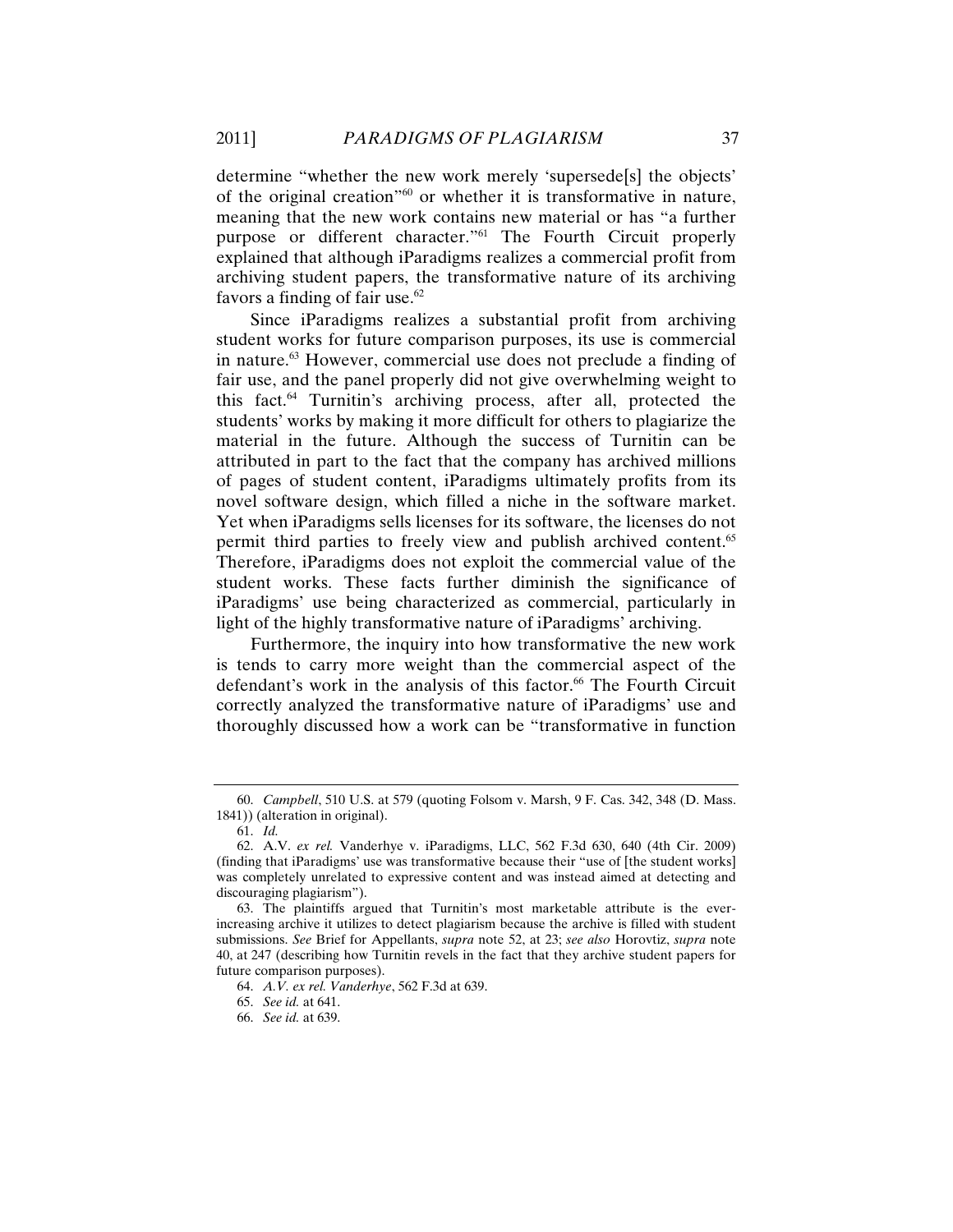or purpose without altering or actually adding to the original work."67 This argument was reinforced in a recent high-profile opinion that defined a work as transformative " 'where a defendant changes a plaintiff's copyrighted work *or uses the plaintiff's work in a different context such that the plaintiff's work is transformed into a new creation*.' "68 In *Perfect 10, Inc. v Amazon.com, Inc.*, 69 the Ninth Circuit held that Google's use of copyrighted thumbnail images in its search results was "highly transformative" because the images were used in a completely different context to provide the public with an image-based search engine.70

Similarly, in *A.V. ex rel. Vanderhye*, the students created their papers for the purpose of submitting the work to their teachers to receive class credit.<sup>71</sup> Such use served an individualized educational function. iParadigms' purpose was highly transformative because it used the papers in a different context when it archived the works to detect plagiarism. Further, the works were transformed into a new creation when they were digitally coded and archived for future comparison purposes. Although such a function arguably serves an educational purpose as well, it can be better defined as providing a public benefit of preventing plagiarism, guarding others' protected content, and promoting the creation of original work.72

The Fourth Circuit could have further strengthened its holding that the first factor favors iParadigms by following recent decisions from the Ninth Circuit, which placed great emphasis on whether the transformative use benefits the public.<sup>73</sup> In two cases, the Ninth Circuit discussed how the "transformative nature of a search engine" and the fact that a search engine served a useful public function tipped the scale in favor of the defendant asserting the fair use defense.74 The Fourth Circuit should have followed the Ninth Circuit's lead and taken into account the extent to which Turnitin's use of the students' works provides a readily observable benefit to the

 <sup>67.</sup> *Id.*

 <sup>68.</sup> Perfect 10, Inc. v. Amazon.com, Inc., 508 F.3d 1146, 1165 (9th Cir. 2007) (emphasis added) (quoting Wall Data Inc. v. L.A. Cnty. Sheriff's Dep't, 447 F.3d 769, 778 (9th Cir. 2006)).

 <sup>69. 508</sup> F.3d 1146 (9th Cir. 2007).

 <sup>70.</sup> *See id.* at 1165.

 <sup>71.</sup> *See A.V. ex rel. Vanderhye*, 562 F.3d at 635.

 <sup>72.</sup> *See, e.g.*, *Perfect 10*, 508 F.3d at 1166 ("[T]he significantly transformative nature of Google's search engine, particularly in light of its public benefit, outweighs Google's superseding and commercial uses of the [thumbnail images].").

 <sup>73.</sup> *See id.* at 1164; Kelly v. Arriba Soft Corp., 336 F.3d 811, 818–20 (9th Cir. 2002).

 <sup>74.</sup> *See Perfect 10*, 508 F.3d at 1164; *Kelly*, 336 F.3d at 818–20.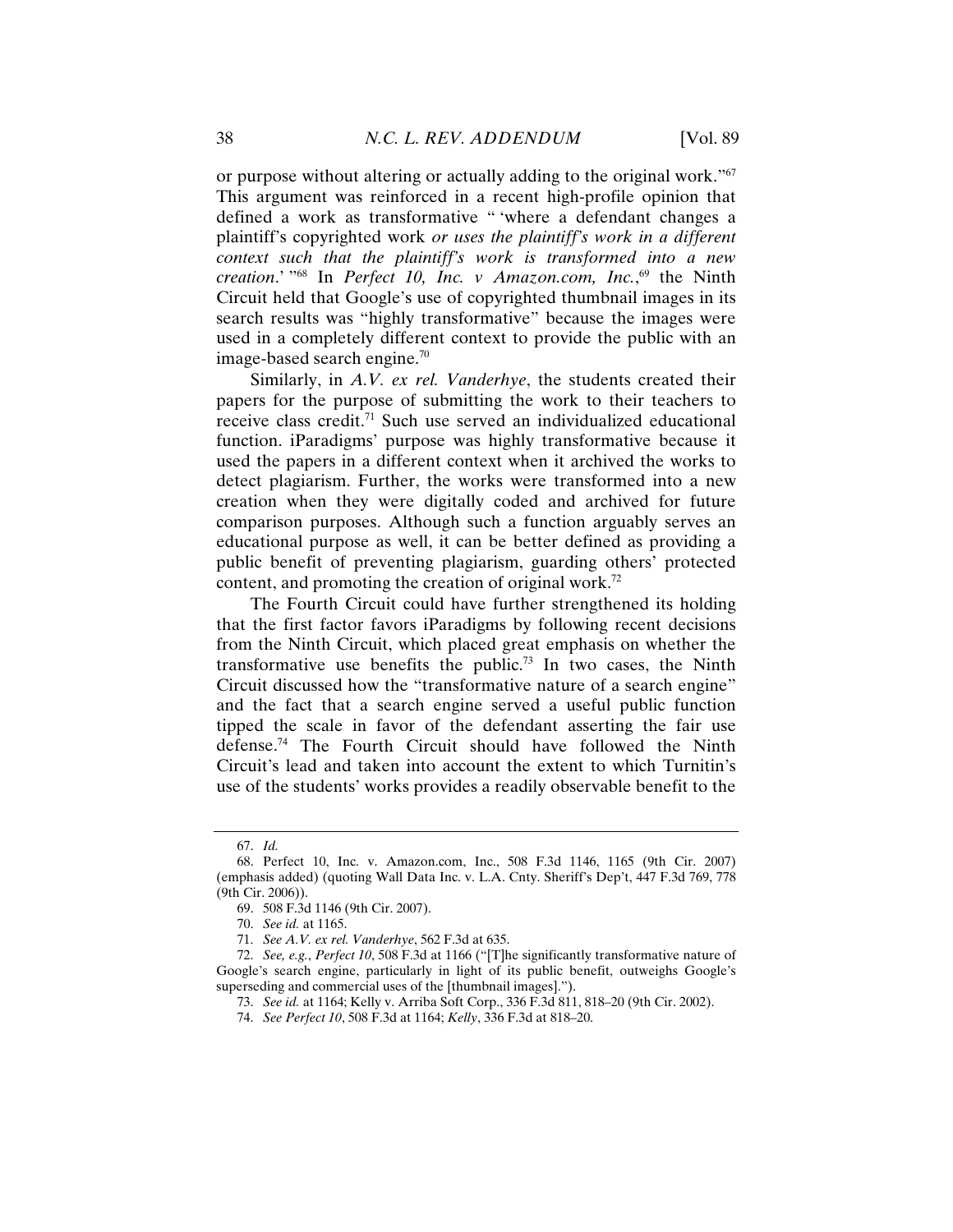public by deterring plagiarism and protecting the original work of authors. One possible inference from the fact that the Fourth Circuit failed to discuss the public benefit the software provides is that the panel feared criticism for basing its decision on public policy rather than the letter of the law. However, such an analysis would have been well within the bounds of the statutory analysis.<sup>75</sup>

#### 2. The Copyrighted Work was Expressive in Nature

Next, section 107 requires analysis of the "nature of the copyrighted work"76 by recognizing "that some works are closer to the core of intended copyright protection than others, with the consequence that fair use is more difficult to establish when the former works are copied."77 Although the students' copyrighted works in *A.V. ex rel. Vanderhye* were expressive and creative content,78 the Fourth Circuit correctly held that iParadigms did not exploit these aspects of the works. Turnitin created a digital fingerprint of the copyrighted works for comparison and archiving purposes—not to pass off the students' creativity as its own.<sup>79</sup> This purpose was "not related to the creative core" of the plaintiffs' copyrighted works.<sup>80</sup> Indeed, Turnitin protected the students' creative content by archiving the digital fingerprint in its database.<sup>81</sup> With the papers archived, Turnitin will be able identify future papers that plagiarize from the archived works.82

The Fourth Circuit correctly discussed that the fair use exception for unpublished works is necessarily thinner in scope because an author has the right to publish and disseminate the first public copy of his work.<sup>83</sup> The concern against an unauthorized publication of an

 <sup>75.</sup> *See Perfect 10*, 508 F.3d at 1163–64.

 <sup>76. 17</sup> U.S.C. § 107(2) (2006).

 <sup>77.</sup> Campbell v. Acuff-Rose Music, Inc., 510 U.S. 569, 586 (1994) (describing how facts are not eligible for copyright protection).

 <sup>78.</sup> The students' copyrighted works consisted of poetry and works of fiction. *See* A.V. *ex rel.* Vanderhye v. iParadigms, LLC, 562 F.3d 630, 641 (4th Cir. 2009). These works are deemed "highly creative" and thereby demand increased protection. *See id.*

 <sup>79.</sup> *See id.* at 638.

 <sup>80.</sup> *See id.* at 641.

 <sup>81.</sup> *See* A.V. v. iParadigms, LLC, 544 F. Supp. 2d 473, 480 (E.D. Va. 2008) ("iParadigms' use of Plaintiffs' works has a protective effect, preventing others from using Plaintiffs' works as their own and protecting the future marketability of Plaintiffs' works."), *aff'd in part*, *rev'd in part sub nom. A.V. ex rel. Vanderhye*, 562 F.3d 630.

 <sup>82.</sup> *See A.V. ex rel. Vanderhye*, 562 F.3d at 634 (describing how Turnitin archives submitted works for future comparison purposes); *see also* Horovitz, *supra* note 40, at 245 (arguing that the archiving process is the "most legally sensitive . . . aspect of the Turnitin system").

 <sup>83.</sup> *See A.V. ex rel. Vanderhye*, 562 F.3d at 640; *see also* Harper & Row, Publishers,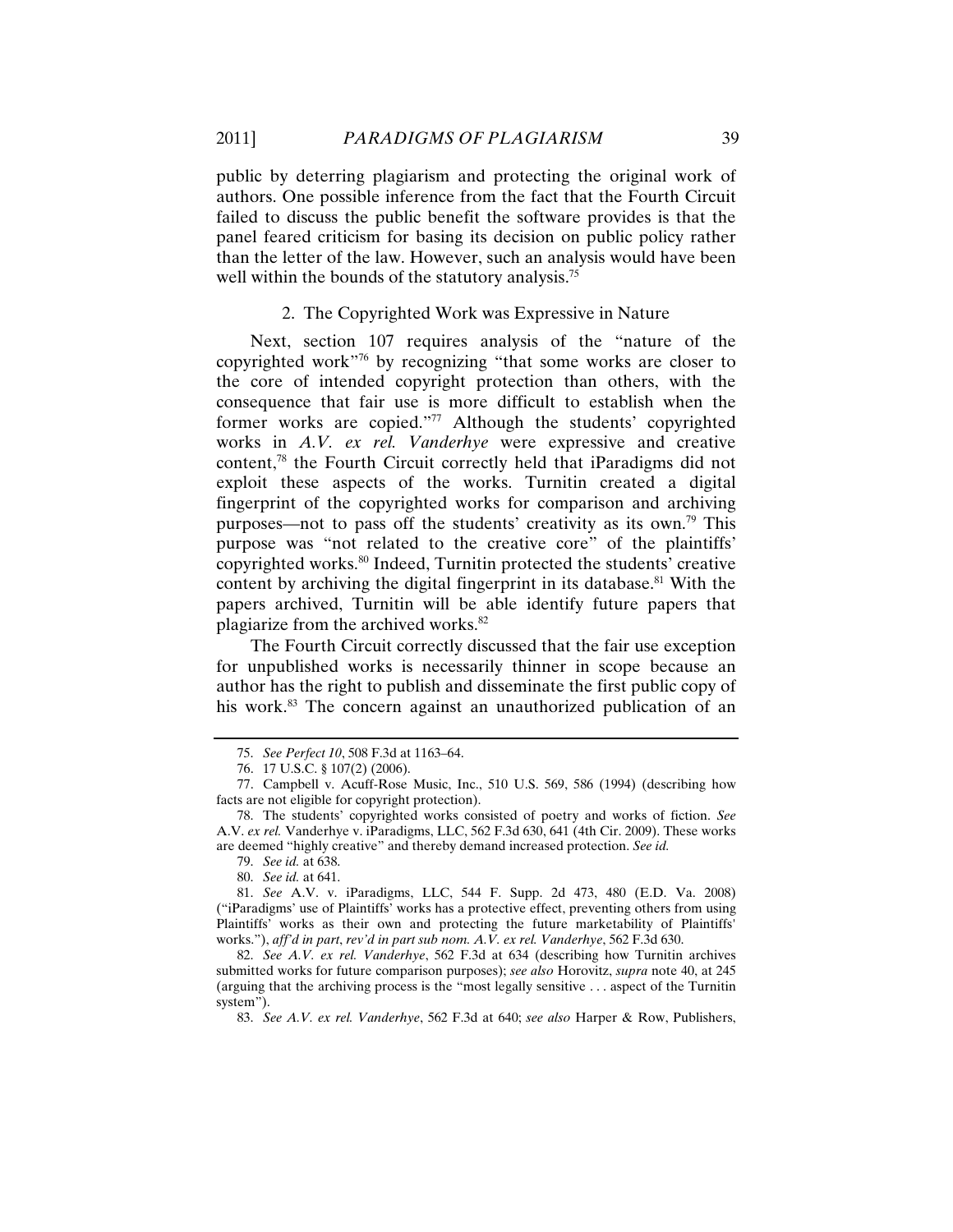otherwise unpublished work predates American copyright law and is based on the common law right that an author's intellectual creation is the absolute property of the author until he voluntarily publishes the work.84 The panel followed the statute's directive that clearly states that simply because a copyrighted work is unpublished does not automatically preclude a finding of fair use; the four statutory factors must still be properly analyzed.<sup>85</sup>

In *A.V. ex rel. Vanderhye*, there is no risk that iParadigms would preempt the public distribution of the students' works. Since iParadigms did not collect the plaintiffs' works in order to distribute the works to the public, iParadigms did not supersede the students' right to first publication. Furthermore, because the digital archiving process is completely computerized and prevents even an employee from reading the submitted works, not only does the student retain his right to publication, but he has not published his paper to anyone beyond his teacher.<sup>86</sup> Accordingly, the Fourth Circuit properly did not give overwhelming weight to the fact that the students' works were unpublished.

Although the copyrighted work was creative in content and unpublished, iParadigms did not exploit the students' creative expressions or rights to first publication. The Fourth Circuit found that neither party clearly tipped the scale in their favor, and held that the second factor favored neither party.87 However, since iParadigms did not exploit the students' unpublished works, and actually has prevented other parties from exploiting the creative worth of these works, the Fourth Circuit should have found that this factor favored iParadigms.

### 3. The Amount and Substantiality of the Copyrighted Work Used

The third statutory factor asks courts to examine "the amount and substantiality of the portion [of the copyrighted work] used in relation to the copyrighted work as a whole."88 The Fourth Circuit concluded that iParadigms' use of complete copyrighted works did

Inc. v. Nation Enters., 471 U.S. 539, 551 (1985) (describing how the fact a work has not yet been published will tend to favor a finding of infringement because the author has the right to decide when and whether to publish the work).

 <sup>84.</sup> *See Harper & Row*, 471 U.S. at 550–51 (citing Am. Tobacco Co. v. Werckmeister, 207 U.S. 284, 299 (1907)).

 <sup>85. 17</sup> U.S.C. § 107 (2006).

 <sup>86.</sup> *See A.V. ex rel. Vanderhye*, 562 F.3d at 641 (finding that iParadigms did not violate the students' right to first publication).

<sup>87.</sup> *See id.*

 <sup>88. 17</sup> U.S.C. § 107(3).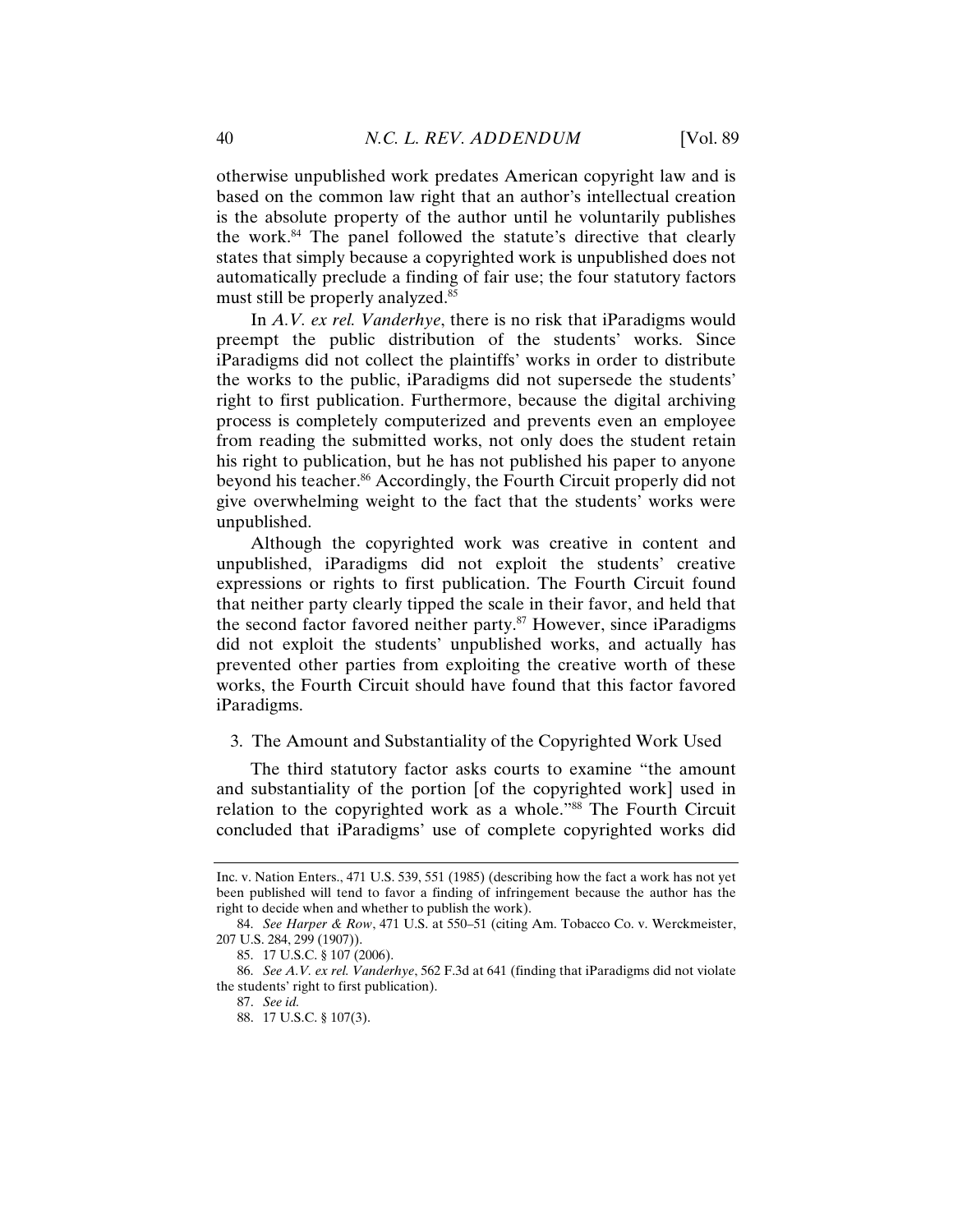not favor either party, even though iParadigms used the entire work.<sup>89</sup> The Fourth Circuit's determinations were undoubtedly correct.

As the Fourth Circuit acknowledged, "as the amount of the copyrighted material that is used increases, the likelihood that the use will constitute 'fair use' decreases."<sup>90</sup> Along with determining the quantity of the copyrighted work used by the defendant, courts must examine the substantive content of the work copied.<sup>91</sup>

Even a defendant's use of the entire copyrighted work, however, is not dispositive. A recent Second Circuit decision held that when an entire concert poster was reproduced in reduced size to appear in a coffee table book, the third factor did not weigh against fair use.<sup>92</sup> In that decision, the Second Circuit determined that such reproduction was necessarily related to the transformative purpose of the book—to provide a history of the Grateful Dead.<sup>93</sup> Although Turnitin archives the entire copyrighted work, "the extent of permissible copying varies with the purpose and character of the use."<sup>94</sup> Therefore, the fact that the entirety of a student's paper is stored in the archive does not necessarily favor the students.95

The Fourth Circuit adopted the district court's finding that iParadigms' use of the students' works was "limited in purpose and scope as a digitized record for electronic comparison purposes only" and, therefore, did not prevent a finding of fair use.<sup>96</sup> However, given that this test calls for examining whether the quantity used was "reasonable in relation to the purpose of the copying," it is even possible that this factor favors iParadigms since the purpose and function of its archive necessarily requires the entire work be stored in order for Turnitin to detect future cases of plagiarism. $97$ 

 <sup>89.</sup> *A.V. ex rel. Vanderhye*, 562 F.3d at 642.

 <sup>90.</sup> *Id.* at 641; *see also* Edward Lee, *Technological Fair Use*, 83 S. CAL. L. REV. 797, 851 (2010) (discussing how a study of fair use decisions found that "the more the defendant takes of the plaintiff's work, the less likely it is that the taking will qualify as a fair use").

 <sup>91.</sup> Campbell v. Acuff-Rose Music, Inc., 510 U.S. 569, 587 (1994).

 <sup>92.</sup> Bill Graham Archives v. Dorling Kindersley Ltd., 448 F.3d 605, 607, 613 (2d Cir. 2006).

 <sup>93.</sup> *See id.* at 613.

 <sup>94.</sup> *Campbell*, 510 U.S. at 586–87.

 <sup>95.</sup> *See Bill Graham Archives*, 448 F.3d at 613 (discussing how no federal circuit court has found that "copying of an entire work *favors* fair use" but that "such copying does not necessarily weigh against fair use because copying the entirety of a work is sometimes necessary to make a fair use").

 <sup>96.</sup> A.V. *ex rel.* Vanderhye v. iParadigms, LLC, 562 F.3d 630, 642 (4th Cir. 2009) (internal quotation marks omitted).

 <sup>97.</sup> *Campbell*, 510 U.S. at 586 (finding that the copying of the melody of "Pretty Woman" was essential to the subsequent parody of the song).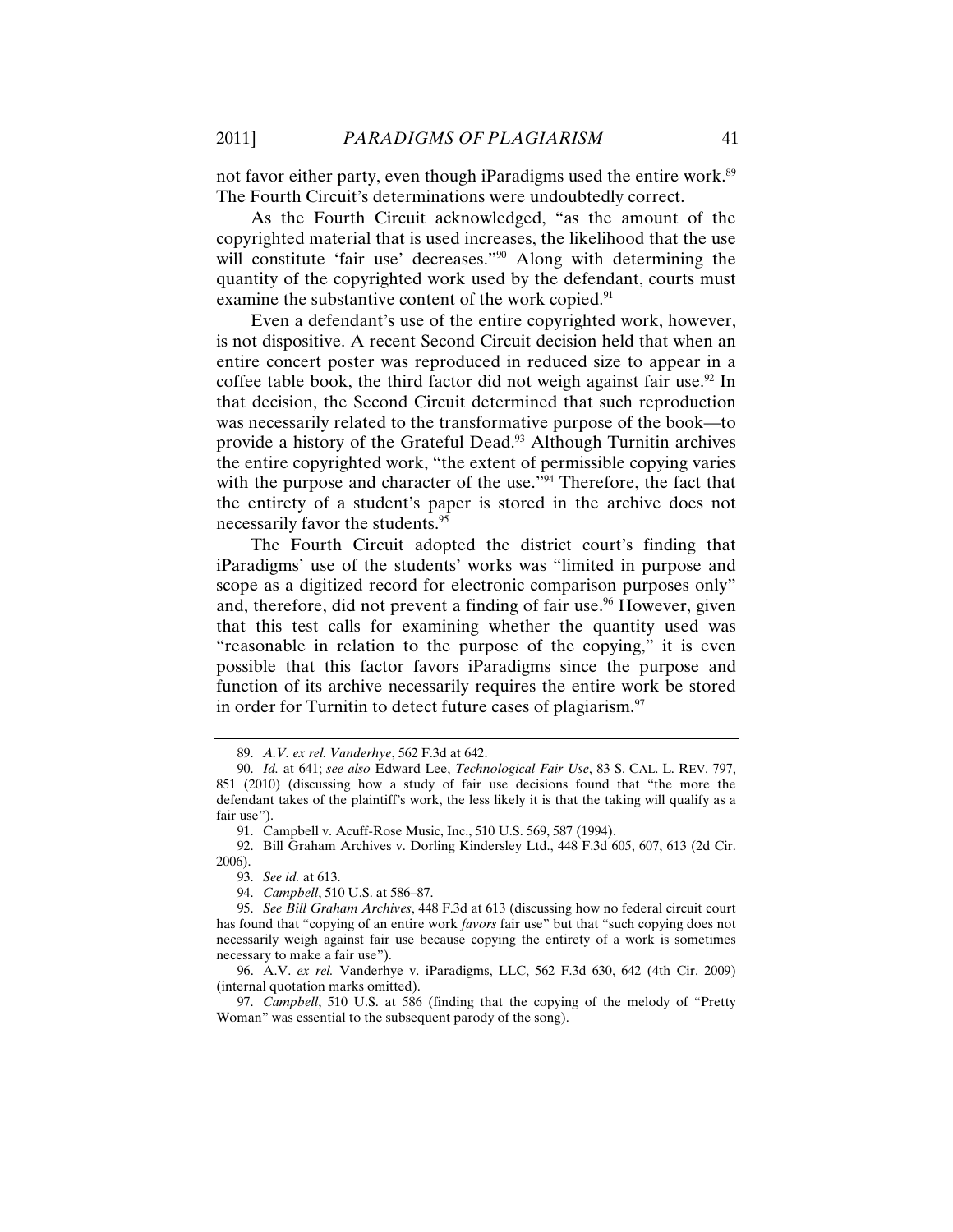Of course, since this factor was the students' strongest argument, the Fourth Circuit could have decided that this factor favored the students and still have found fair use when weighing the factors together in light of the purpose of copyright law. Nevertheless, since iParadigms' use of an entire work is necessary to achieve its transformative purpose, the Fourth Circuit was well within the bounds of relevant precedent when it held that this factor did not prevent a finding of fair use.

### 4. Turnitin Did Not Usurp the Copyrighted Work's Market

The final factor the statute directs courts to consider is "the effect of the [defendant's] use upon the potential market for or value of the copyrighted work."98 The primary inquiry is "whether the secondary use usurps the market of the original work."<sup>99</sup> This market effect factor has been described as both the most important<sup>100</sup> and most debated of the statutory factors.101 The Fourth Circuit correctly acknowledged that "the transformative nature of the use is relevant to the market effect factor" and properly held that iParadigms did not create a market substitute that usurped the student works.<sup>102</sup>

The students argued that by archiving their works in Turnitin's database, they were unable to sell their own works to "paper mills."103 They also claimed that they might encounter difficulties in the future if they were to resubmit their own original work for another purpose, and the work was then flagged in the database as unoriginal content.104 Neither argument is compelling.

Even though the students argued that the value of their papers in the paper mill market was severely diminished after they submitted a

 <sup>98. 17</sup> U.S.C. § 107(4) (2006).

 <sup>99.</sup> NXIVM Corp. v. Ross Inst., 364 F.3d 471, 482 (2d Cir. 2004).

 <sup>100.</sup> Harper & Row, Publishers, Inc. v. Nation Enters., 471 U.S. 539, 566 (1985) (describing the fourth factor as the "single most important element of fair use"). *But see Campbell*, 510 U.S. at 584 (finding the Sixth Circuit had erroneously "giv[en] virtually dispositive weight" to the market effect factor); Barton Beebe, *An Empirical Study of U.S. Copyright Fair Use Opinions*, *1978–2005*, 156 U. PA. L. REV. 549, 617 (describing the fourth factor as a "metafactor under which courts integrate their analyses of the other three factors and, in doing so, arrive at the outcome not simply of the fourth factor, but of the overall test"); Gerhardt & Wessel, *supra* note 17, at 492 (discussing the "market myth" that fair use will not be found if an existing market for the copyrighted work exists).

 <sup>101.</sup> Lee, *supra* note 90, at 852.

 <sup>102.</sup> A.V. *ex rel.* Vanderhye v. iParadigms, LLC, 562 F.3d 630, 643 (4th Cir. 2009).

 <sup>103.</sup> The "paper mill market" refers to websites that purchase students' papers and sell those papers for a nominal fee to other students. *See* A.V. v. iParadigms, LLC, 544 F. Supp. 2d 473, 484 n.1 (E.D. Va. 2008), *aff'd in part*, *rev'd in part sub nom. A.V. ex rel. Vanderhye*, 562 F.3d 630.

 <sup>104.</sup> *See A.V. ex rel. Vanderhye*, 562 F.3d at 643–44.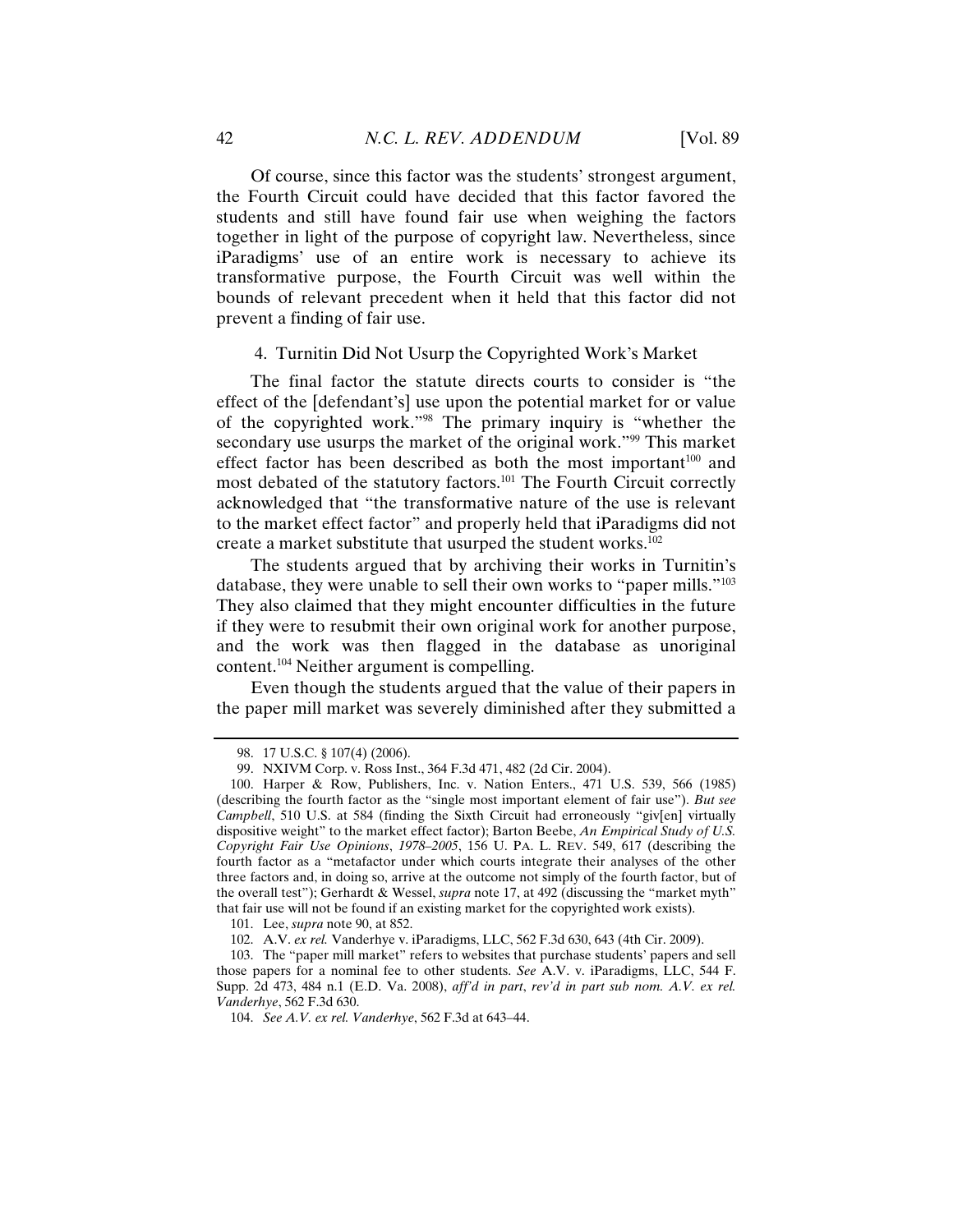paper to Turnitin, the students testified that they had no intention of reselling their papers.105 The Fourth Circuit rejected the paper-millmarket argument because the transformative nature of iParadigms' use did not serve as a market substitute for the students' works but instead "suppress[ed] demand for them" indirectly.106 Any potential harm the plaintiffs may have suffered by this decreased demand in a hypothetical paper market, the court explained, is not the type of harm copyright law seeks to rectify.<sup>107</sup>

Such an argument—if advanced after the students had actually attempted to resell their works to a paper mill and had included evidence that iParadigms' unauthorized use discredited the original works—might have helped the students' case.<sup>108</sup> However, the court's "market substitute" reasoning still would have applied, given the transformative nature of iParadigms' use. And any protection of a market for student plagiarism would seemingly weigh against copyright law's purpose of promoting intellectual progress.

The plaintiffs' argument that they might be adversely affected if they were to resubmit their paper for a different use in the future because it could be flagged in the Turnitin database<sup>109</sup> also seems convincing. Not only do authors often reuse their own works, but most authors utilize a personalized writing style, employing common phrases and word choices in their works.110 If authors were identified as plagiarizers because the Turnitin archive contained other works they created, the creativity of authors could be stifled, as authors may fear turning their papers into a publication that may compare their work to all other works they had previously written. If evidence was presented that the students actually attempted to sell their papers to a periodical and that the presence of their works in the Turnitin archive discredited the authenticity of their work, the court may have found that this factor favored the students. $111$ 

Still, to the extent that a false positive is at least a theoretical problem, the way the Turnitin software functions ameliorates such concerns in practice.112 Indeed, after reviewing how Turnitin identifies possibly plagiarized works, the Fourth Circuit concluded that the

 <sup>105.</sup> *Id.* at 644.

 <sup>106.</sup> *Id.*

 <sup>107.</sup> *Id.* 

 <sup>108.</sup> *See id.*

 <sup>109.</sup> *See id.* at 644–45.

 <sup>110.</sup> *See* James W. Pennebaker & Laura A. King, *Linguistic Styles: Language Use as an Individual Difference*, 77 J. PERSONALITY & SOC. PSYCHOL. 1296, 1296 (1999).

 <sup>111.</sup> *See A.V. ex rel. Vanderhye*, 562 F.3d at 644–45.

 <sup>112.</sup> *See supra* notes 45–51 and accompanying text.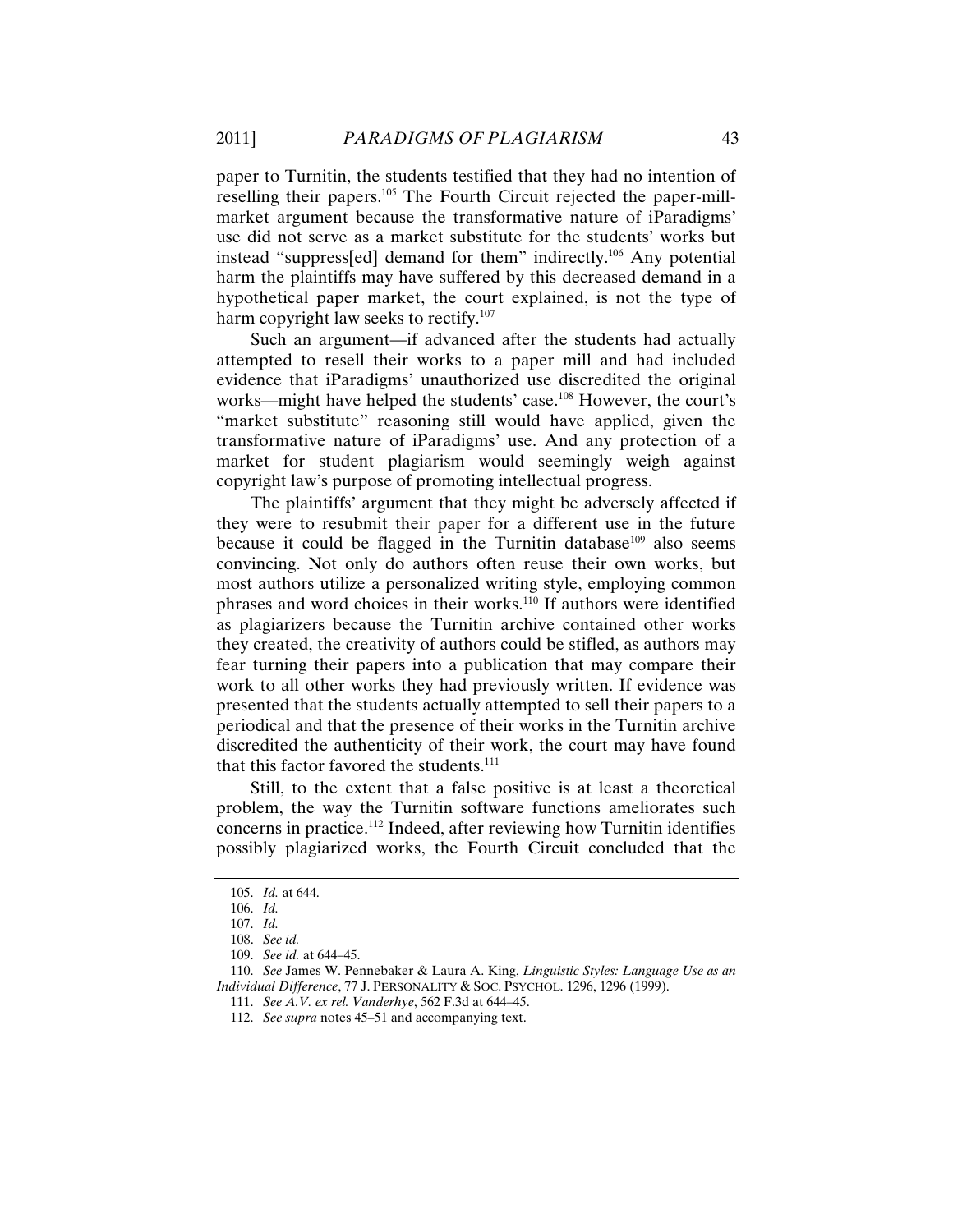plaintiffs' concerns were "implausible."113 The issue the students posed could be easily prevented by iParadigms in its archiving and comparison process by identifying if a work has previously been scanned in to the system and indicating who submitted the work and when it was submitted. Furthermore, if authors truly feared that they might suffer from their works being locked up in Turnitin's archive, they could display a disclaimer on their work advising the secondary recipient that it had been previously submitted and archived in the Turnitin database.

A critic of Turnitin has suggested that the students were also prevented from seeking licensing fees from plagiarism prevention software companies, and they thereby suffered potential market harm.<sup>114</sup> However, since the plaintiffs did not advance this argument in their brief,115 the court did not address this issue in their opinion. Based on the highly profitable licensing industry, this argument may have had some clout if the plaintiffs' attorney had properly briefed the issue on appeal. Then again, it would be extremely difficult and expensive for software programs to purchase licenses from countless students before archiving their works. Such a requirement would hinder the efficiency and efficacy of Turnitin, thereby making the proposed argument implausible. And even assuming that a licensing opportunity was forfeited, when interpreting the four fair use factors together with the guiding principle that copyright law should promote learning and academic advancement, the Fourth Circuit still could have applied fair use.

Based on this analysis, it is clear that Turnitin does not create a market substitute for the papers it archives. To the contrary, Turnitin protects authors from being victimized by plagiarizers in the future. The software could even be viewed as protecting the market value of works by identifying other works that attempt to usurp the creative content (and arguably potential market value) of the copyrighted works. Therefore, the Fourth Circuit correctly found that the fourth factor favored iParadigms.

# *B. Viewing the Factors in Light of the Purpose of Copyright Law*

The Supreme Court has clearly articulated that the statutory fair use analysis must be evaluated "in light of the purposes of copyright"

 <sup>113.</sup> *See supra* notes 45–51 and accompanying text.

 <sup>114.</sup> *See* Horovitz, *supra* note 40, at 252.

 <sup>115.</sup> *See generally* Brief for Appellants, *supra* note 52 (failing to argue that the students' inability to seek licensing fees constituted harm).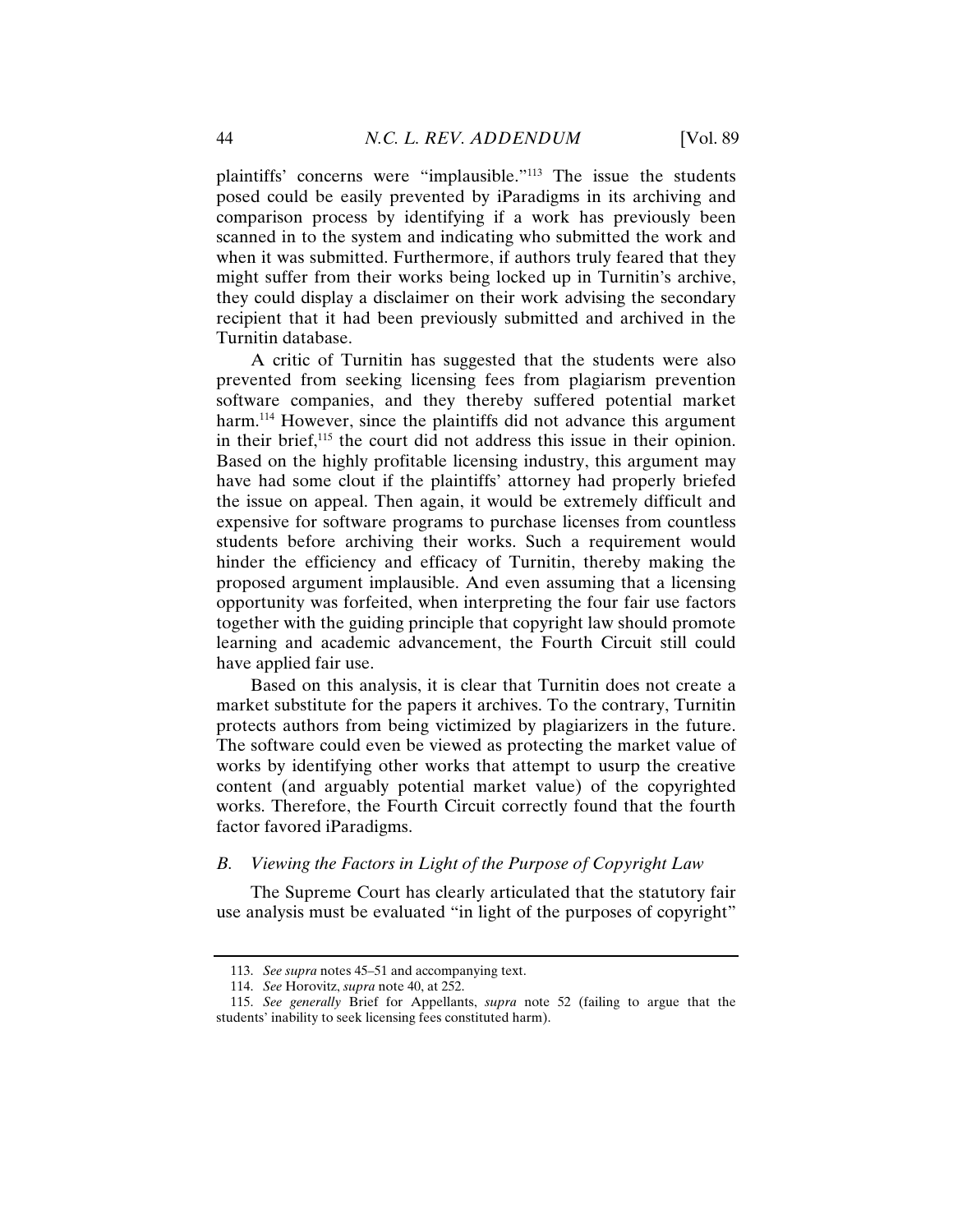law.116 This requires that courts determine whether the "copyright law's goal of promot[ing] the Progress of Science and useful Arts would be better served by allowing the use than by preventing it."<sup>117</sup> Such an analysis allows courts to refrain from applying the strict language of the copyright statute " 'when, on occasion, it would stifle the very creativity which [the] law is designed to foster.' "118

Not only does the fair use defense follow the Constitution's directive by "encourag[ing] and allow[ing] the development of new ideas that build on earlier ones, thus providing a necessary counterbalance to the copyright law's goal of protecting creators' work product,"<sup>119</sup> but the constitutional purpose of copyright law is inherently infused into each statutory factor. For instance, Congress requires an analysis of the copyrighted work's market effect because one of the goals of copyright law is to provide financial incentives to authors in order to encourage them to create original content.<sup>120</sup> Furthermore, "the goal of copyright, to promote science and the arts, is generally furthered by the creation of transformative works" because transformative works add to society's intellectual database by building upon preexisting works. $^{121}$ 

The Fourth Circuit properly balanced the four factors without giving overwhelming weight to any single factor.122 The Fourth Circuit recognized that the fair use analysis must be done " 'in light of the purposes of copyright,' "123 but it failed to actually perform such an analysis. Consequently, the court missed an opportunity to further fortify its holding by discussing how the factors, when weighed together and aligned with the purposes of copyright law, demand a finding of fair use.<sup>124</sup> Taking the Supreme Court's direction and balancing the fair use factors, along with the guiding principle that copyright law should foster creative expression, Turnitin's archiving

 <sup>116.</sup> *See* Campbell v. Acuff-Rose Music, Inc., 510 U.S. 569, 578 (1994).

 <sup>117.</sup> Castle Rock Entm't, Inc. v. Carol Publ'g Grp., Inc., 150 F.3d 132, 141 (2d Cir. 1998) (citations omitted) (quoting U.S. CONST. art. I, § 8, cl. 8; Arica Inst., Inc. v. Palmer, 970 F.2d 1067, 1077 (2d Cir. 1992)) (internal quotation marks omitted).

 <sup>118.</sup> *Campbell*, 510 U.S. at 577 (quoting Stewart v. Abend, 495 U.S. 207, 236 (1990)).

 <sup>119.</sup> Perfect 10, Inc. v. Amazon.com, Inc., 508 F.3d 1146, 1163 (9th Cir. 2007).

 <sup>120.</sup> *See* A.V. *ex rel.* Vanderhye v. iParadigms, LLC, 562 F.3d 630, 642–43 (4th Cir.

<sup>2009) (</sup>citing Sony Corp. of Am. v. Universal City Studios, Inc., 464 U.S. 417, 450 (1984)). 121. *See Campbell*, 510 U.S. at 579.

 <sup>122.</sup> *But see* Gingerich, *supra* note 10, at 357 (arguing that the Fourth Circuit tried to squeeze the defendant's use into a category of fair use exceptions, "rather than as a straightforward application of the statutory factors").

 <sup>123.</sup> *A.V. ex rel. Vanderhye*, 562 F.3d at 638 (quoting *Campbell*, 510 U.S. at 578).

 <sup>124.</sup> *See* Gingerich, *supra* note 10, at 360 (postulating that "the Fourth Circuit's application of the statutory . . . analysis was far from a foregone conclusion").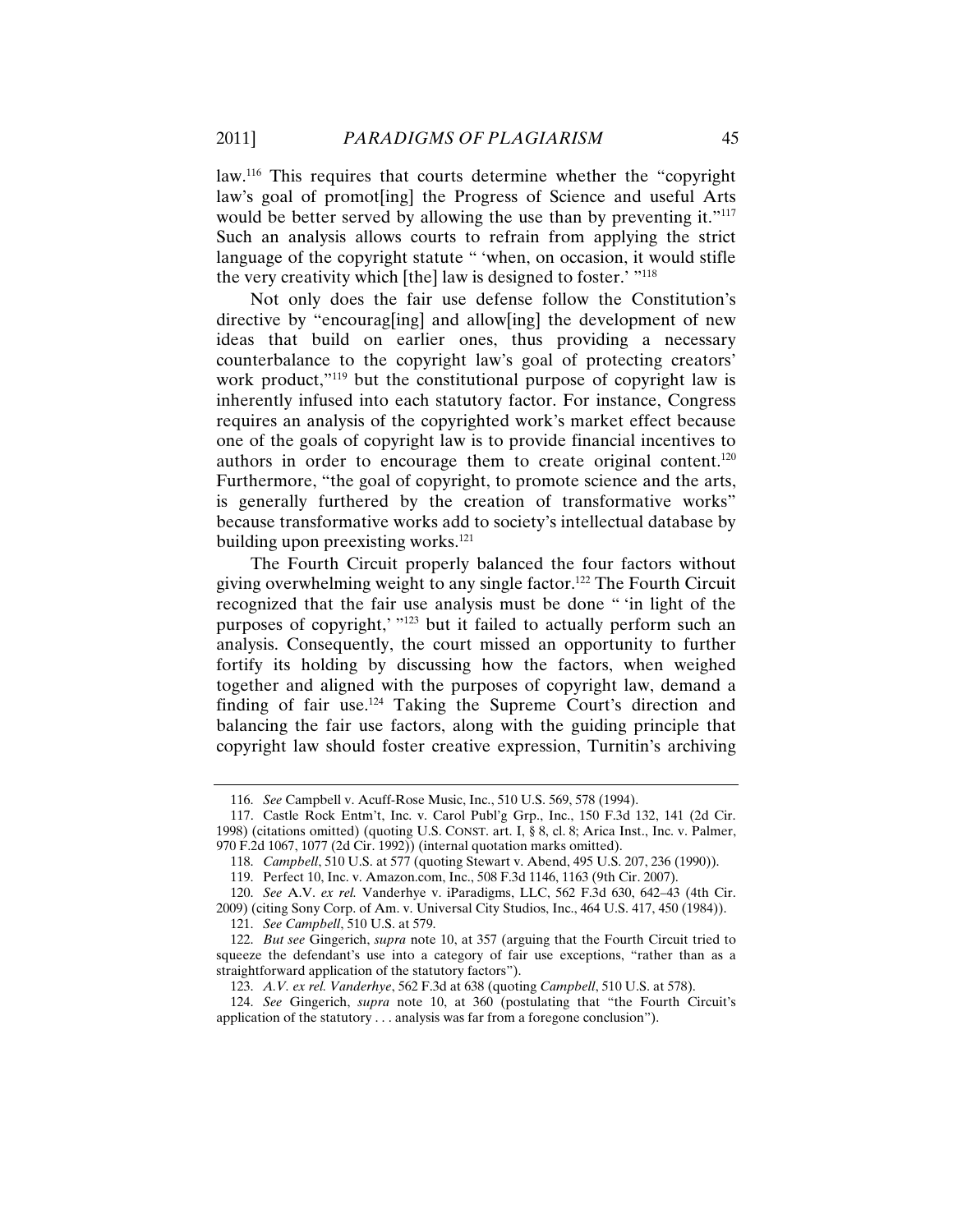of student papers easily qualifies as fair use. Not only was iParadigm's use of the students' works transformative in purpose and nature, the company does not act as a market substitute for the students' papers. In fact, Turnitin actually encourages students to create new expression by deterring them from plagiarizing the content of others.125 A finding of fair use is clearly in line with the constitutional directive of promoting the progress of learning.<sup>126</sup>

Indeed, Turnitin has become a valuable tool for teachers, helping to foster original works of student scholarship.127 One iParadigms survey of Turnitin users concluded that the software provides teachers with the opportunity to discuss academic integrity and proper citation methods with students.128 Research has also shown that consistent use of plagiarism-detection software reduces the temptation of students to use unattributed, unoriginal content from the Internet in their own work.<sup>129</sup> Arguably, use of the program encourages even the most honest students to produce the most original and creative work because of their fear that Turnitin might flag their papers. In 2010, iParadigms surveyed teachers that utilize Turnitin and found that seventy-five percent believed use of the product helped build better writing skills in their students.130 These results demonstrate that by archiving students' papers as digital fingerprints, Turnitin is a powerful tool for combating plagiarism and fostering creative expression among students across the globe. By promoting the importance of original creative expression among students, the future scholars and leaders of our society, our intellectual development will be accelerated, not stifled.

The Fourth Circuit's finding of fair use in *A.V. ex rel. Vanderhye* comported with the legislative purpose of section 107, the language of the statute, and the constitutional purpose of copyright law.131 Nevertheless, it did so by sidestepping a very important step in the statutory analysis that could have added even more bite to its opinion.

 <sup>125.</sup> *See* SUTHERLAND-SMITH, *supra* note 3, at 193.

 <sup>126.</sup> *See* U.S. CONST. art. I, § 8, cl. 8.

 <sup>127.</sup> *See* SUTHERLAND-SMITH, *supra* note 3, at 115 ("Overall, the majority of teachers [interviewed in a four-campus study of Turnitin] said Turnitin was a useful tool but they also strongly urged that it should not be the only means of plagiarism detection.").

 <sup>128.</sup> IPARADIGMS, LLC, WHITE PAPER: THE EFFECTIVENESS OF TURNITIN 9 (2010) (on file with North Carolina Law Review).

 <sup>129.</sup> *See* SUTHERLAND-SMITH, *supra* note 3, at 193.

 <sup>130.</sup> *See* IPARADIGMS, LLC, *supra* note 128, at 10.

 <sup>131.</sup> Although there are valid distinctions between plagiarism, better writing, and copyright law, when students improve their writing abilities at a young age and learn how to properly use content in the academic setting, they are contributing to the intellectual progress of science and the arts.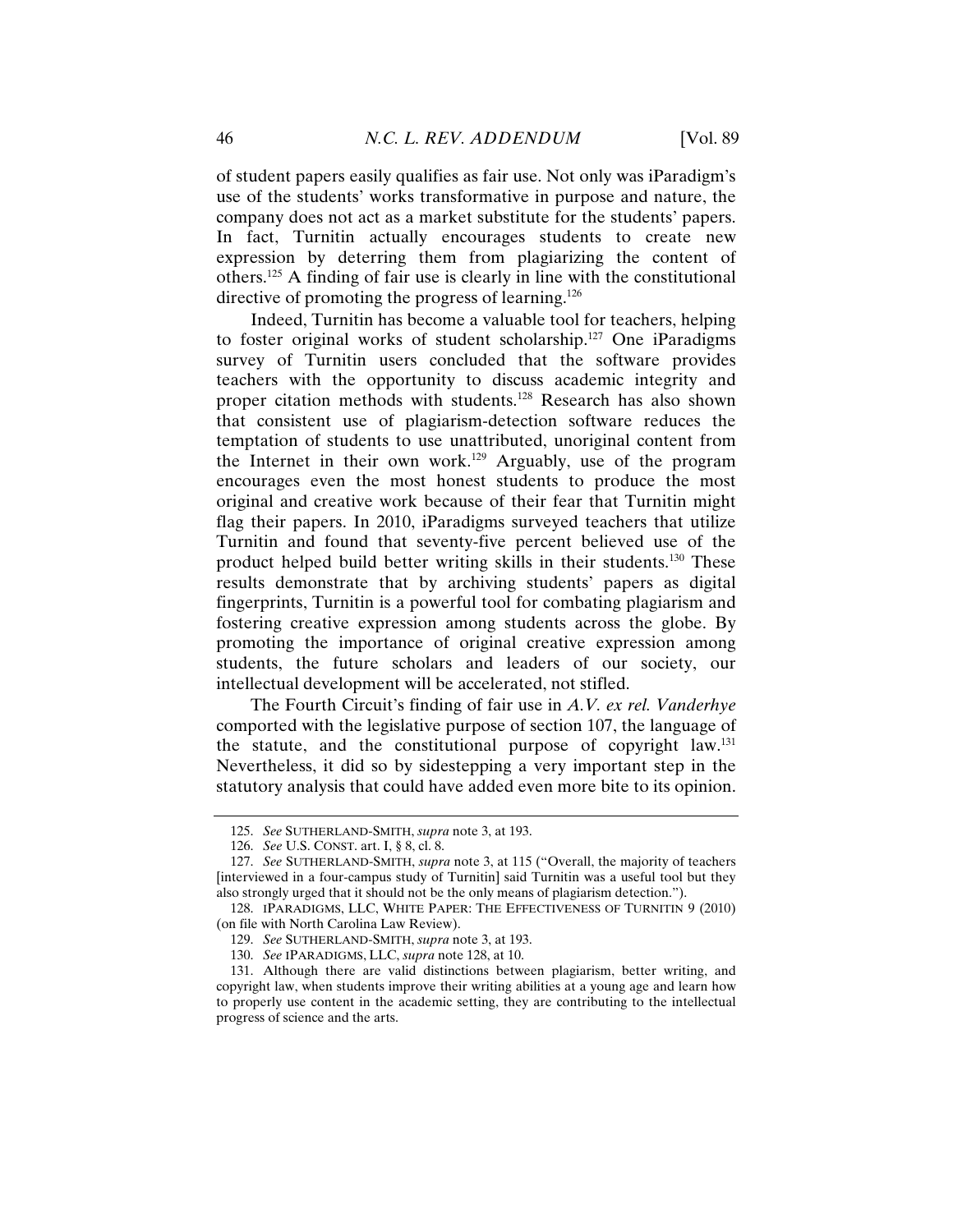By failing to discuss how a finding of fair use furthers our society's intellectual growth, the panel strayed from a strong precedent of fair use cases that perform such an analysis.<sup>132</sup> This omission may prevent this opinion from having as lasting a precedential effect as it would have had if it included a more thorough statutory analysis.

### **CONCLUSION**

As Mark Twain once observed, "Nothing is ours but our language, our phrasing. If a man takes that from me (knowingly, purposely) he is a thief."133 Plagiarism is a real threat to academic integrity and learning that teachers devote a large amount of time and energy to preventing and detecting.134 Turnitin has been described as "one of the most viable instruments for addressing plagiarism in education" because of its ability to assist teachers with this onerous task. $135$ 

Although the Fourth Circuit may have been influenced to find fair use because of the public policy objective of preventing plagiarism, such a consideration is valid under the fair use statutory regime because the public policy objective of preventing plagiarism is encompassed within the goal of copyright law.136 By creating software that identifies unoriginal content, iParadigms incentivizes authors to continue creating original material, thereby further enriching society with original and creative works. In its holding, the Fourth Circuit provided an insightful and thorough analysis of each of the four fair use factors. However, the panel ignored the Supreme Court's directive to balance the factors in light of copyright law's constitutional purpose—to foster intellectual growth. Not often the leader in producing precedential copyright decisions,<sup>137</sup> the Fourth Circuit missed an opportunity to provide an influential fair use

 <sup>132.</sup> *See, e.g.*, Campbell v. Acuff-Rose Music, Inc., 510 U.S. 569, 580–81 (1994) (discussing the intellectual benefit parody plays in our society); Perfect 10, Inc. v. Amazon.com, Inc., 508 F.3d 1146, 1166 (9th Cir. 2007) (discussing how Google's search engine provides a technological benefit to society).

 <sup>133.</sup> Letter from Samuel Clemens to Robert J. Burdette, *in* ROBERT J. BURDETTE: HIS MESSAGE 136 (Clara B. Burdette ed., 1922).

 <sup>134.</sup> *See* SUTHERLAND-SMITH, *supra* note 3, at 114–15.

 <sup>135.</sup> Mawdsley, *supra* note 8, at 265.

 <sup>136.</sup> *See* discussion *supra* Part III.A.1.

 <sup>137.</sup> Most copyright cases arise in California, New York, and other areas with a dense population of publishing houses, movie studios, and software companies. *See Case Law & Judicial Opinions*, COPYRIGHT & FAIR USE: STANFORD UNIV. LIBRARIES, http://fairuse.stanford.edu/primary\_materials/cases/ (last visited Apr. 4, 2011) (listing major copyright decisions of the past twenty years, with cases from the Fourth Circuit notoriously absent).